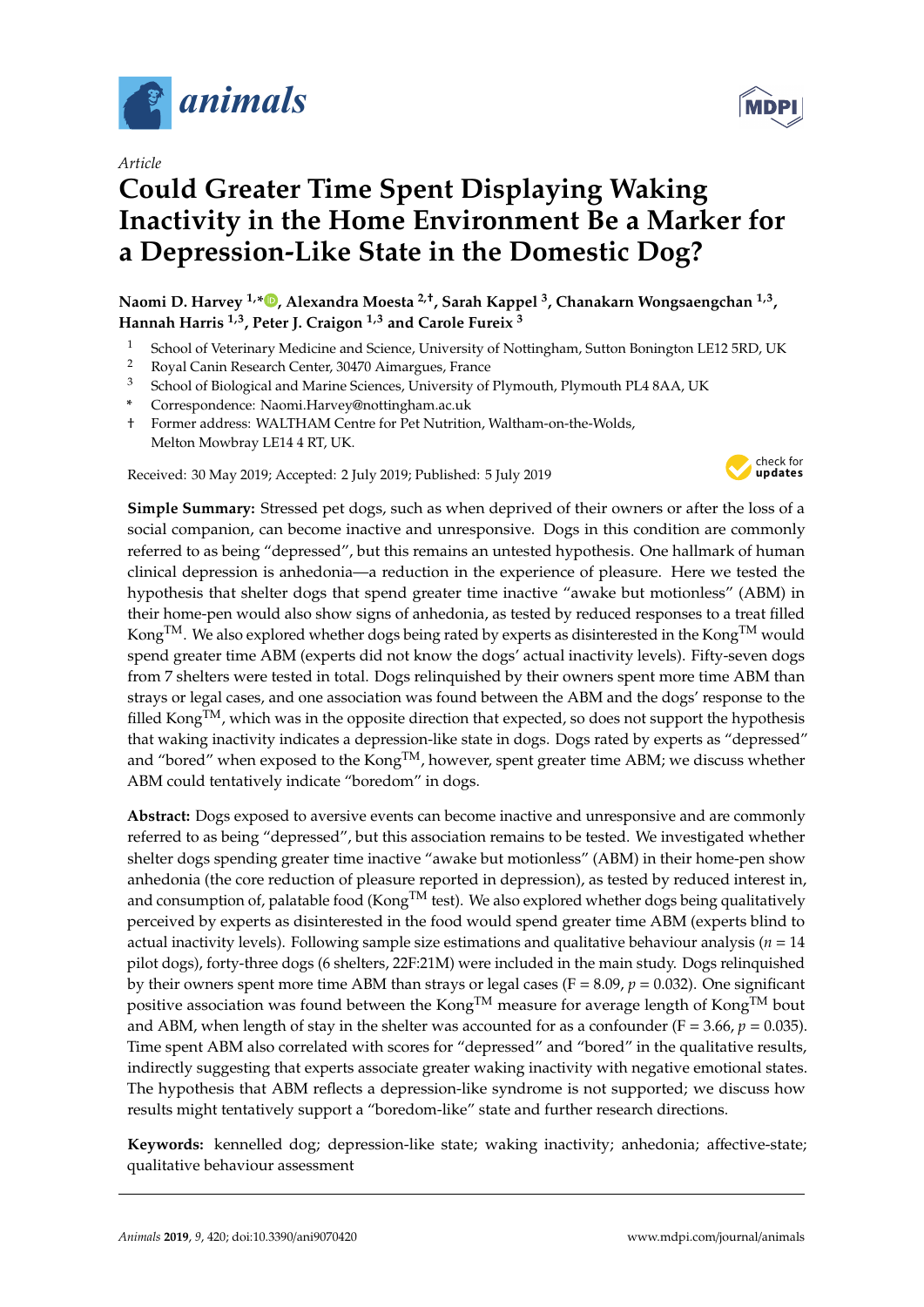# **1. Introduction**

Pet dogs exposed to aversive events, such as when deprived of their owners or after the loss of a social companion, can become profoundly inactive and unresponsive [\[1\]](#page-15-0), as can laboratory dogs that "give up" and develop "helplessness" (lack of reaction) in response to inescapable stressors [\[2](#page-15-1)[,3\]](#page-15-2). Increased inactivity in dogs is also commonly referred to as indicating that a dog is "depressed" or showing signs of "depressive-like behaviour", both in the public domain [\[4,](#page-15-3)[5\]](#page-15-4) and peer reviewed literature [\[6](#page-15-5)[–9\]](#page-15-6). However, since the seminal demonstration of "helplessness" in dogs by Seligman and colleagues [\[2,](#page-15-1)[3\]](#page-15-2), no empirical evidence has been collected to date specifically to investigate the possibility that dogs could display other depression-like symptoms.

In humans, clinical depression (by which we mean *major depressive disorder* or *depressive episodes* to encompass, respectively, Diagnostic and Statistical Manual of Mental Disorders 5 (DSM-V) [\[10\]](#page-15-7) and International Statistical Classification of Diseases and Related Health Problems (ICD-10) [\[11\]](#page-15-8) terminologies) is a debilitating mental illness that is commonly triggered by chronic stress, especially in individuals with a predisposition to developing the condition due to innate genetics or aversive early life experiences [\[10,](#page-15-7)[12–](#page-15-9)[15\]](#page-16-0). Various cognitive changes are hypothesised to be involved in both its aetiology and maintenance [\[16](#page-16-1)[–19\]](#page-16-2). One such cognitive change is pessimistic judgements bias, where individuals experiencing a low mood make more negative judgements about ambiguous situations [\[17,](#page-16-3)[18\]](#page-16-4). A second is "learned helplessness", where an individual comes to believe that desired outcomes are improbable and aversive outcomes likely, that no action on the part of the individual can alter this, and as such stop acting [\[2](#page-15-1)[,16\]](#page-16-1).

Diagnosis of clinical depression is based on the co-occurrence of a suite of cognitive, affective and behavioural clinical signs, present for several weeks, and interfering with abilities to cope with everyday life. Such signs include a persistent low, sad mood, anhedonia (a reduction in pleasure), changes in sleep and appetite patterns, difficulty in concentrating and taking decision, and fatigue [\[10,](#page-15-7)[11\]](#page-15-8). Importantly, clinically depressed patients often show increased inactivity [\[10,](#page-15-7)[17\]](#page-16-3) that can take many forms, including not partaking in activities they once enjoyed, or not doing chores that need to be done [\[18\]](#page-16-4), reduced physical activity [\[19,](#page-16-2)[20\]](#page-16-5), and difficulty taking part in or initiating social activities [\[10,](#page-15-7)[17,](#page-16-3)[21\]](#page-16-6).

Whether inactive dogs, or at least those displaying certain forms of inactivity in certain contexts, are in depression-like states remains an untested, and yet plausible hypothesis. Most of the properties described in clinically depressed patients might indeed not be unique to humans [\[22–](#page-16-7)[24\]](#page-16-8), and biomedical scientists have been modelling some of the illness symptoms in non-human animals for decades [\[14,](#page-16-9)[25–](#page-16-10)[27\]](#page-16-11). Because the aetiology of human depression emphasizes aversive life events and chronic stress as common triggers [\[10](#page-15-7)[,12–](#page-15-9)[15\]](#page-16-0), increased inactivity in dogs, in tandem with chronic stress or traumatic events, could potentially be indicative of a depression-like condition. Moreover, learned helplessness, one of the cognitive features of clinical depression described above, has also been shown in dogs, and is a phenomenon typically accompanied by an overall decrease in activity [\[28\]](#page-16-12). Again, because the aetiology corresponds to cognitive theories of human depression [\[16](#page-16-1)[,29](#page-16-13)[,30\]](#page-16-14), this inactivity is believed to be a depression-like behaviour. Furthermore, specific forms of waking inactivity displayed in the home environment in other mammalian species have been shown to be associated with key diagnostic features of human depression—anhedonia in riding horses [\[23\]](#page-16-15) and "helpless" responses in laboratory mice [\[31\]](#page-16-16).

Do the above-mentioned studies demonstrate that greater level of waking inactivity in the home environment reflect a depression-like state in the domestic dog? They do not provide sufficient evidence. However, altogether they make testing this hypothesis very worthwhile, considering the negative implications that depression-like states would have for dogs. Providing empirical evidence for the existence of such a condition in domestic dogs would be the first step towards developing evidence-based treatments for these animals, and to put these behavioural problems into focus as a legitimate aspect of clinical animal behaviour. Such an understanding of the behaviour of companion animals could lead to improvements in their welfare and management, and potentially even improve the quality of the dog-human relationship for individuals whose behaviour may have gone otherwise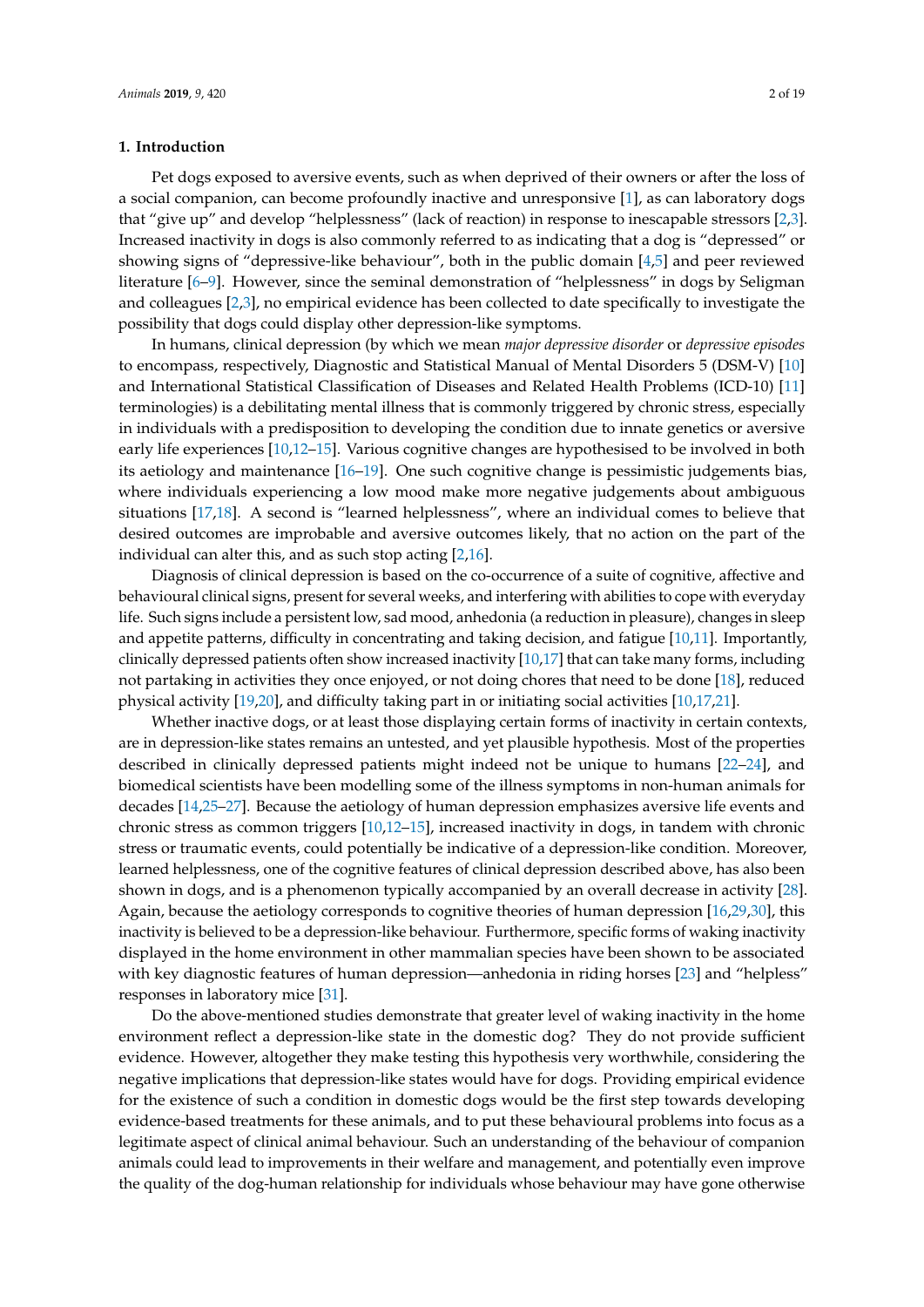unrecognised and misunderstood. Moreover, if shown that dogs can be in a state analogous to human depression (and methods of identifying such a state can be validated), this could help to bring behavioural endpoints for animal research of affected dogs. Besides, whilst animals in naturally occurring depression-like states may represent improved models of human depression, it could potentially invalidate other research where stress and depression are not of interest [\[32](#page-16-17)[,33\]](#page-16-18). Using dogs in depression-like states would, therefore, invalidate the results of research projects, implying wastage of animals and violation of the 3Rs' Reduction [\[34\]](#page-16-19).

Kennelled dogs, such as those housed in research facilities or rescue shelters, are exposed to an array of chronic stressors including minimal exercise, lack of positive social interactions, disrupted routines, high noise levels and a lack of control over their environment [\[2](#page-15-1)[,35\]](#page-16-20). For shelter dogs in particular, such situations could be exacerbated by the abrupt loss of their previous owners, with whom they may have formed strong attachments [\[1\]](#page-15-0). There is ample evidence that kennelling can have negative impacts on dogs welfare, however there are currently a lack of methods for measuring their emotional welfare [\[36\]](#page-16-21). Because of the chronic stressors and potential traumatic events dogs in rescue shelters are exposed to, we propose that shelter dogs are a suitable model for testing the hypothesis that greater time spent displaying waking inactivity could reflect a depression-like condition in kennelled domestic dogs.

We tested this hypothesis by investigating the association between greater time spent inactive "awake but motionless" in the home-pen and a core symptom of human clinical depression—anhedonia. Anhedonia has been successfully modelled in biomedical studies in rodents, primarily via inducing and recording reductions in sucrose intake [\[37\]](#page-17-0). Evidence that sucrose ingestion is pleasure-driven includes that rodents will eat sugar even when fully sated [\[38\]](#page-17-1) and that it involves the same opioid-mediated reward pathways as sexual behaviour and some recreational drugs [\[38\]](#page-17-1). Furthermore, reduced sucrose intake by rodents is induced by chronic stressors [\[37\]](#page-17-0), alleviated by anti-depressant drugs [\[26\]](#page-16-22), and co-varies with other depression-like features, including learned helplessness [\[39\]](#page-17-2) and negative judgement biases [\[40\]](#page-17-3). Dogs are equipped with sweet receptors [\[41\]](#page-17-4), directly translating the paradigm commonly used in laboratory rodents (i.e., comparing the amount of diluted sucrose solution vs. pure water consumed), however appeared practically challenging in rescue shelters. It requires a long exposure (usually several hours) to the solutions, as well as an adequate delivery mechanism—some liquid might be "wasted" if the dog paws at a drinking bowl (biasing measurement of liquids consumed)—and pure sucrose intake might be perceived as an unhealthy diet by shelter staff which might reduce willingness to participate in the study. Therefore, we chose to assess interest for, and consumption of, palatable solid "treat" foods commonly used as dog training aids (i.e., that dogs are motivated to work to get access to) as a proxy for anhedonia. We predicted that dogs that spend greater time awake but motionless in their home-pen would also show a reduced interest in, or consumption of, the palatable treat food.

As mentioned at the start of this introduction, greater level of waking inactivity in dogs is commonly referred to in the public domain and professionals working with dogs as indicating the dog being "depressed", although to date there is no empirical evidence supporting this interpretation. Our second aim was, therefore, to explore, using qualitative behavioural assessment (QBA) methods, whether dogs being perceived by a group of experts as apparently disinterested during the food test would also spend greater time awake but motionless in their home-pen (the experts being blind to the dogs' actual home-pen inactivity levels).

# **2. Materials and Methods**

The study complied with the European Communities Council Directive of 24 November 1986 (86/609/EEC) and was approved by the University of Bristol Animal Welfare Ethical Review Board in January 2016 (UB/15/072). Permission to approach RSPCA (Royal Society for the Prevention of Cruelty to Animals) shelters was obtained from the Head of Companion Animals Department, the Chief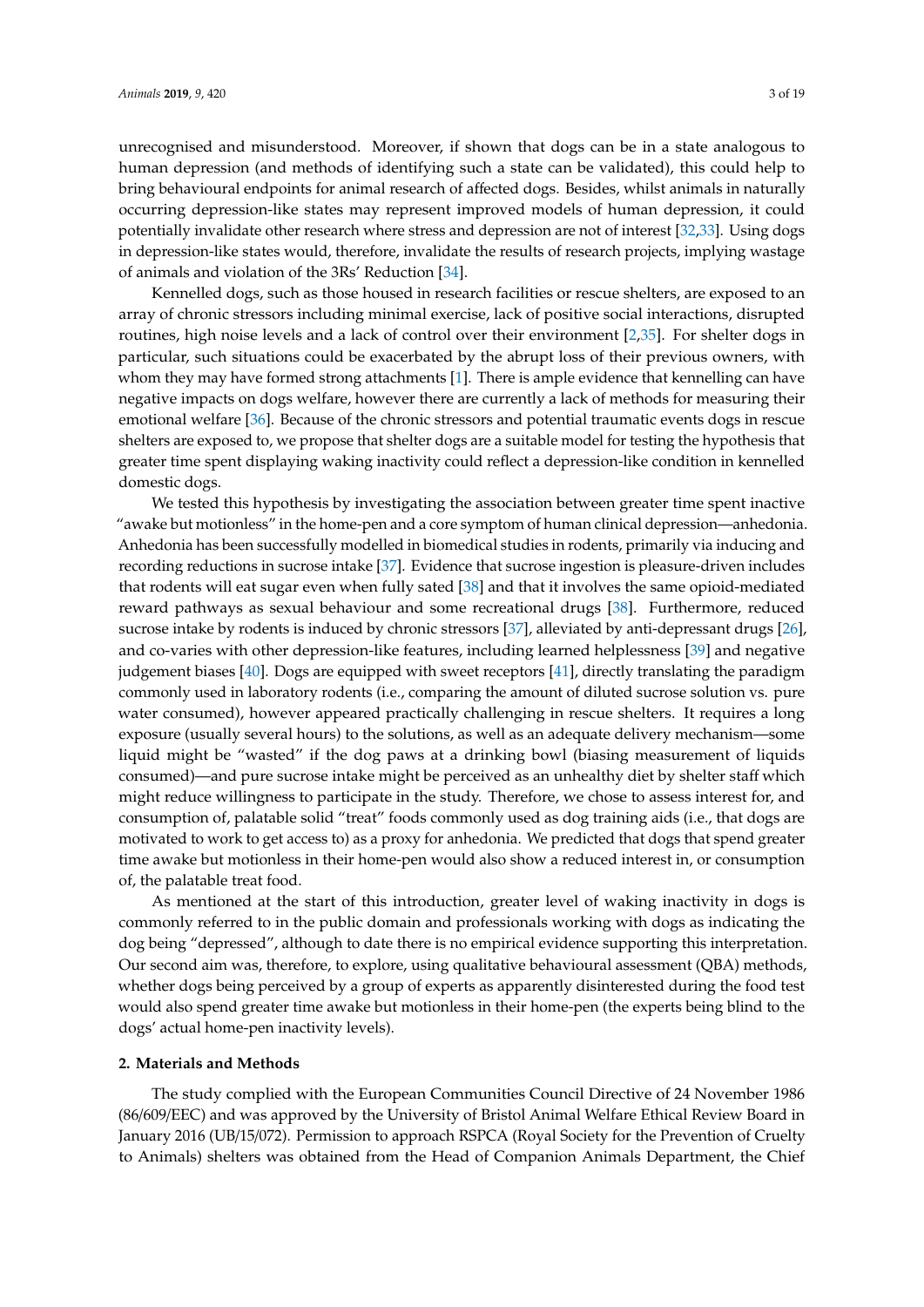Veterinary Officer and the Chief Scientific Officer in July 2016. Dog husbandry and care were under the management of the shelter staff.

#### *2.1. Subjects*

This study was conducted in two parts: a pilot phase, where preliminary data were collected, analysed and used to conduct a sample size estimation (see Supplementary Material Pilot Study section) as well as qualitative behavioural analysis (QBA) and a full study on an independent sample to meet the sample size requirement. The inclusion criteria for selecting dogs that could participate in both parts of this study were four-fold. First, dogs must not have an existing health condition (as diagnosed by a qualified veterinarian based on physical examination). Second, dogs must be aged between 12 months and 10 years of age. Third, dogs must not be on a reduced calorie diet (which could invalidate anhedonia food consumption testing through confounding impacts upon motivation to eat). Fourth, dogs must have been housed in the shelter for a minimum of 1 week at the time of video observation (behaviour of shelter dogs has been shown to become repeatable or stable after 1 week in the shelter [\[42\]](#page-17-5)).

We recruited a total of seven shelters in the United Kingdom (either RSPCA or private shelters), in which observations were carried from March 2016 to December 2017 (*shelter 1*: March, June, September 2016 and January 2017; *shelter 2*: August 2016; *shelter 3*: October 2016, February 2017; *shelter 4*: February 2017; *shelter 5*: October 2017; *shelter 6*: November 2017; *shelter 7*: December 2017). Ninety dogs originally met the inclusion criteria, of which 33 had to be excluded from analyses due to being rehomed, developing health problems over the course of the study, or due to recording equipment failures. In all shelters, the dogs were individually housed in two-compartment kennels, entirely cleaned once a day. All dogs were fed twice a day (approximately 08:30 and 16:00–17:00), but two animals were fed an extra meal around lunchtime. Water was provided ad libitum. In all shelters, the dogs were provided daily with a Kong<sup>TM</sup> either around lunch time or around 16:30–17:00 as part of their normal management routine. In all shelters, all dogs were walked twice a day (once for 10 and once for 20 min) by shelter staff or volunteers.

#### 2.1.1. Quantitative Analyses Subject Demographics ( $N = 43$ )

Complete datasets were successfully collected for 43 dogs in the full study (22 female, 21 male), from across six shelters (*shelter 1*: 8 dogs; *shelter 3*: 7 dogs; *shelter 4*: 5 dogs; *shelter 5*: 10 dogs; *shelter 6*: 9 dogs; *shelter 7*: 4 dogs; see Table [1\)](#page-5-0). Fifty-eight percent (25 dogs) of these were neutered, and 44% (19 dogs) were classified according to the American Kennel Club groupings as being from a working/herding/sporting breed; this binary classification allowed us to include crossbred dogs in the analysis; where parent breeds were stated they were assigned a 1 or 0 accordingly, or when no breed was stated (mixed) dogs were assigned a 0 as they could not be classified into this breed group. In total, 49% (21 dogs) were voluntarily relinquished, 16% (7 dogs) were found as strays, and 33% (14 dogs) were seized as part of legal cases (plus one dog missing origin data). The mean age of the dogs was 4.01 years (SD  $\pm$  2.17), with the youngest being 1 year and the oldest being 10 years of age. Excluding an outlying long-stay dog who had spent 210 weeks in the shelter, the mean number of weeks spent in the shelter was 8.1 (SD  $\pm$  8.0), with the minimum number being 1.4 weeks and the maximum being 45.4 weeks.

# <span id="page-3-0"></span>2.1.2. Qualitative Behaviour Analyses (QBA) Subject Demographics (N = 14)

A total of 14 dogs (7F: 7M) from three shelters, recruited during the pilot study, were utilised here (*shelter 1*: 7 dogs; *shelter 2*: 2 dogs; *shelter 3*: 5 dogs) (see Table [1\)](#page-5-0). QBA analyses were performed on the dogs from the pilot sample, as the complete datasets from the 43 other dogs described above were not available at the time we could organise the QBA assessment. Dogs were aged 1–9 years (average  $3.02 \pm 2.26$  years), and  $43\%$  (6 dogs) were classified according to the American Kennel Club groupings as being from a working/herding/sporting breed. In total, 36% (5 dogs) were voluntarily relinquished,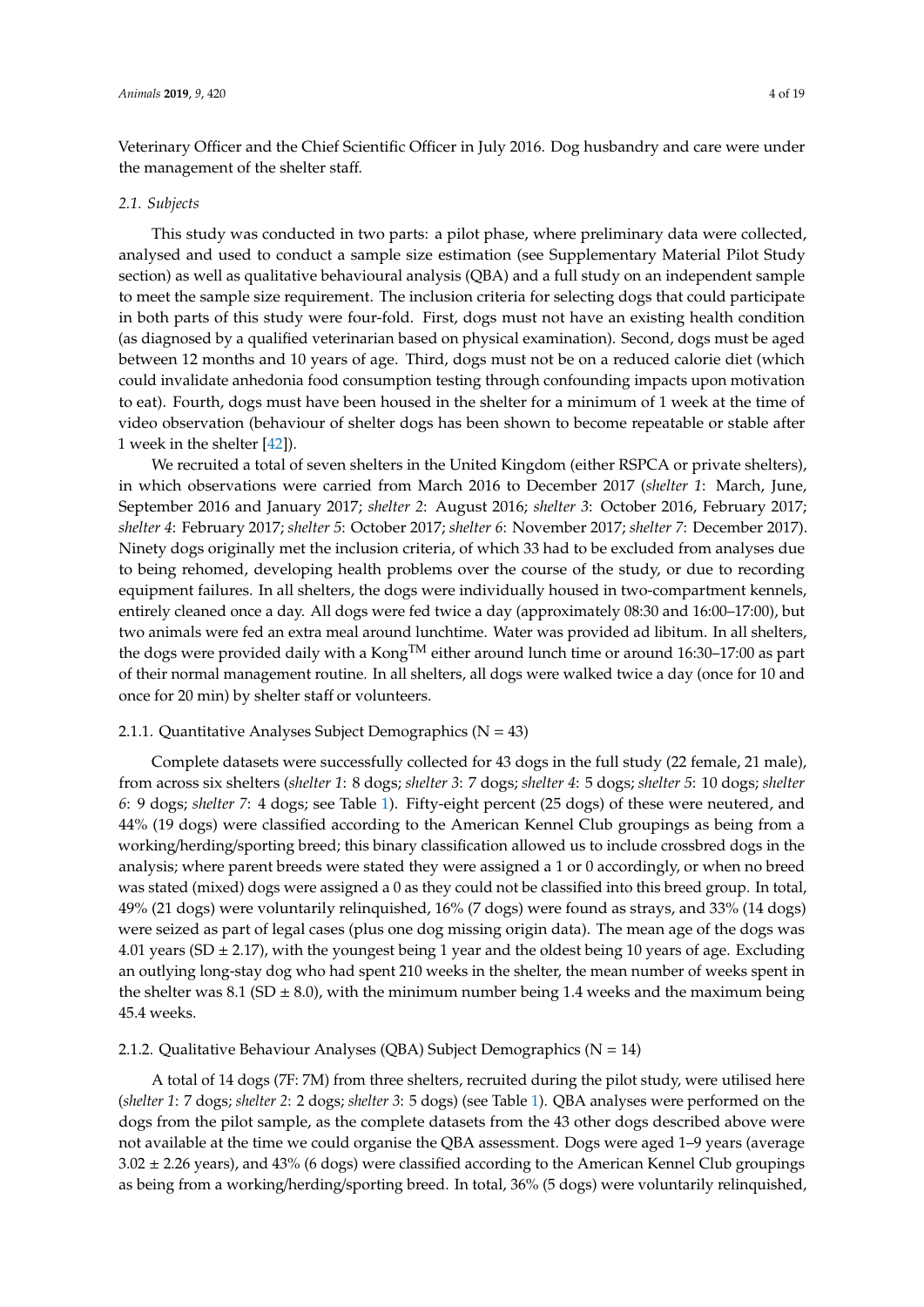21% (3 dogs) were found as strays, and 29% (4 dogs) were seized as part of legal cases (plus two dogs with missing origin data). The mean number of weeks spent in the shelter was 8.4 weeks (SD  $\pm$  7.7), from 3.4 weeks to 15.6 weeks.

| ID     | Shelter        | Sex                       | Intact     | Age (years)               | W/H/S breed<br><b>Breed</b>     |          | Origin | Study |
|--------|----------------|---------------------------|------------|---------------------------|---------------------------------|----------|--------|-------|
| 10     | $\mathbf{1}$   | M                         | MD         | 1                         | Labrador cross                  | Yes      | Rel.   | QBA   |
| 12     | $\mathbf{1}$   | F                         | MD         | $\mathbf{1}$              | Yes<br>Husky                    |          | Rel.   | QBA   |
| 14     | $\mathbf 1$    | F                         | MD         | $\overline{2}$            | German shepherd                 | Yes      | Rel.   | QBA   |
| 15     | $\mathbf{1}$   | M                         | MD         | $\overline{2}$            | Mixed                           | No       | Rel.   | QBA   |
| 18     | $\mathbf{1}$   | M                         | MD         | $\mathbf{1}$              | Lurcher                         | No       | Stray  | QBA   |
| 19     | $\mathbf{1}$   | M                         | <b>MD</b>  | 2.5                       | <b>Jack Russell Terrier</b>     | No       | Stray  | QBA   |
| 20     | $\mathbf{1}$   | F                         | <b>MD</b>  | 5                         | ABD x Mastiff x DDB             | Yes      | Stray  | QBA   |
| 24     | $\overline{c}$ | F                         | MD         | 4.5                       | <b>SBT</b>                      | No       | Rel.   | QBA   |
| 26     | 2              | M                         | MD         | $\overline{2}$            | Boxer cross                     | Yes      | MD     | QBA   |
| 33     | 3              | F                         | Yes        | 5                         | Springer Spaniel                | Yes      | Case   | QBA   |
| 34     | 3              | M                         | Yes        | $\overline{2}$            | Beagle cross                    | No       | Case   | QBA   |
| 37     | 3              | M                         | Yes        | 1.25                      | Bichon frise x Toy poodle       | No       | Case   | QBA   |
| 39     | 3              | $\rm F$                   | Yes        | 9                         | <b>SBT</b>                      | No       | Case   | QBA   |
| 40     | 3              | F                         | Yes        | 4                         | Jack Russell Terrier x SBT      | No       | MD     | QBA   |
| 42     | $\mathbf{1}$   | M                         | No         | 6                         | <b>Border Collie</b>            | Yes      | Rel.   | Main  |
| 43     | $\mathbf{1}$   | М                         | No         | 5                         | Boxer                           | Yes      | Rel.   | Main  |
| 44     | $\mathbf{1}$   | F                         | Yes        | 6                         | <b>SBT</b> cross                | No       | Rel.   | Main  |
| 45     | $\mathbf{1}$   | $\rm F$                   | No         | $\,8\,$                   | Yorkshire terrier               | No       | MD     | Main  |
| 46     | $\mathbf{1}$   | М                         | No         | $\sqrt{2}$                | <b>SBT</b>                      | No       | Rel.   | Main  |
| 47     | $\mathbf{1}$   | M                         | No         | $\ensuremath{\mathbf{3}}$ | Husky Hound                     | Yes      | Rel.   | Main  |
| 48     | $\mathbf{1}$   | F                         | No         | $\ensuremath{\mathbf{3}}$ | Parson Jack Russel cross        | No       | Rel.   | Main  |
| 49     | $\mathbf{1}$   | М                         | No         | $\overline{4}$            | Husky Hound (small)             | Yes      | Rel.   | Main  |
| 50     | 3              | M                         | Yes        | $\mathbf{1}$              | French Bulldog                  | No       | Case   | Main  |
| 51     | 3              | M                         | Yes        | $\overline{2}$            | French Bulldog                  | No       | Case   | Main  |
| 52     | 3              | F                         | No         | $\overline{2}$            | Rottweiler x GSD x Collie       | Yes      | Rel.   | Main  |
| 53     | 3              | M                         | No         | 6                         | SBT x Boxer x Labrador          | Yes      | Rel.   | Main  |
| 54     | 3              | $\rm F$                   | No         | 6                         | <b>Bull Lurcher</b>             | No       | Rel.   | Main  |
| 55     | 3              | F                         | Yes        | $\mathbf{1}$              | French Bulldog                  | No       | Case   | Main  |
| 56     | 3              | $\rm F$                   | Yes        | 3                         | Mixed                           | No       | Case   | Main  |
| 58     | 4              | ${\rm F}$                 | No         | $\ensuremath{\mathbf{3}}$ | Alaskan Malamute cross          | Yes      | Rel.   | Main  |
| 59     | 4              | F                         | No         | $\overline{4}$            | Border collie                   | Yes      | Rel.   | Main  |
| 60     | 4              | M                         | No         | $\overline{2}$            | Saluki                          | No       | Rel.   | Main  |
| 61     | 4              | F                         | No         | $\overline{4}$            | Lurcher                         | No       | Rel.   | Main  |
| 62     | 4              | $\mathbf F$               | No         | 7                         | SBT cross                       | No       | Rel.   | Main  |
| 64     | 5              | M                         | No         | $\sqrt{2}$                | GSD x Akita                     | Yes      | Stray  | Main  |
| 65     | 5              | M                         | No         | 5                         | Mixed                           | No       | Rel.   | Main  |
| 66     | 5              | M                         | No         | 7                         | <b>SBT</b>                      | No       | Stray  | Main  |
| 67     | 5              | F                         | No         | $\overline{2}$            | Mixed                           | No       | Rel.   | Main  |
| 68     | 5              | М                         | No         | $\overline{2}$            | Akita                           | Yes      | Stray  | Main  |
| 69     | 5              | $\boldsymbol{\mathrm{F}}$ | Yes        | $\overline{4}$            | Akita                           | Yes      | Stray  | Main  |
| 70     | 5              | $\rm F$                   | No         | $\overline{4}$            | Border collie                   | Yes      | Stray  | Main  |
| 71     | 5              | М                         | No         | $\overline{2}$            | Bichon frise                    | No       | Rel.   | Main  |
| 72     | 5              | $\rm F$                   | No         | 5                         | <b>SBT</b>                      | No       | Stray  | Main  |
| 73     | 5              | M                         | Yes        | 6                         | <b>GSD</b>                      | Yes      | Stray  | Main  |
| 74     | 6              | F                         | Yes        | 2                         | Yorkshire terrier               | No       | Case   | Main  |
| $75\,$ | 6              | $\mathbf F$               | Yes        | $\boldsymbol{7}$          | Yorkshire terrier               | No       | Case   | Main  |
| 76     |                | $\boldsymbol{\mathrm{F}}$ |            | $\mathbf{1}$              |                                 |          | Case   | Main  |
| 77     | 6<br>6         | $\mathbf F$               | Yes<br>Yes | $\bf 4$                   | Pug x Bichon frise<br>Chihuahua | No<br>No | Case   | Main  |
| 78     | 6              | M                         | Yes        | $10\,$                    | Bichon fries cross              | No       | Case   | Main  |
| 79     | 6              | $\mathbf F$               | No         | 6                         | <b>SBT</b>                      | No       | Rel.   | Main  |
| $80\,$ |                | $\boldsymbol{\mathrm{F}}$ | Yes        | $\overline{4}$            | <b>SBT</b>                      | No       | Rel.   | Main  |
|        | 6<br>6         |                           |            | 5                         | Labrador                        | Yes      | Case   | Main  |
| $81\,$ |                | M                         | Yes        |                           |                                 |          |        |       |

**Table 1.** Individual characteristics of the 14 pilot study dogs included in the qualitative behaviour analysis (QBA) and the 43 dogs from the main study for which complete data sets were obtained.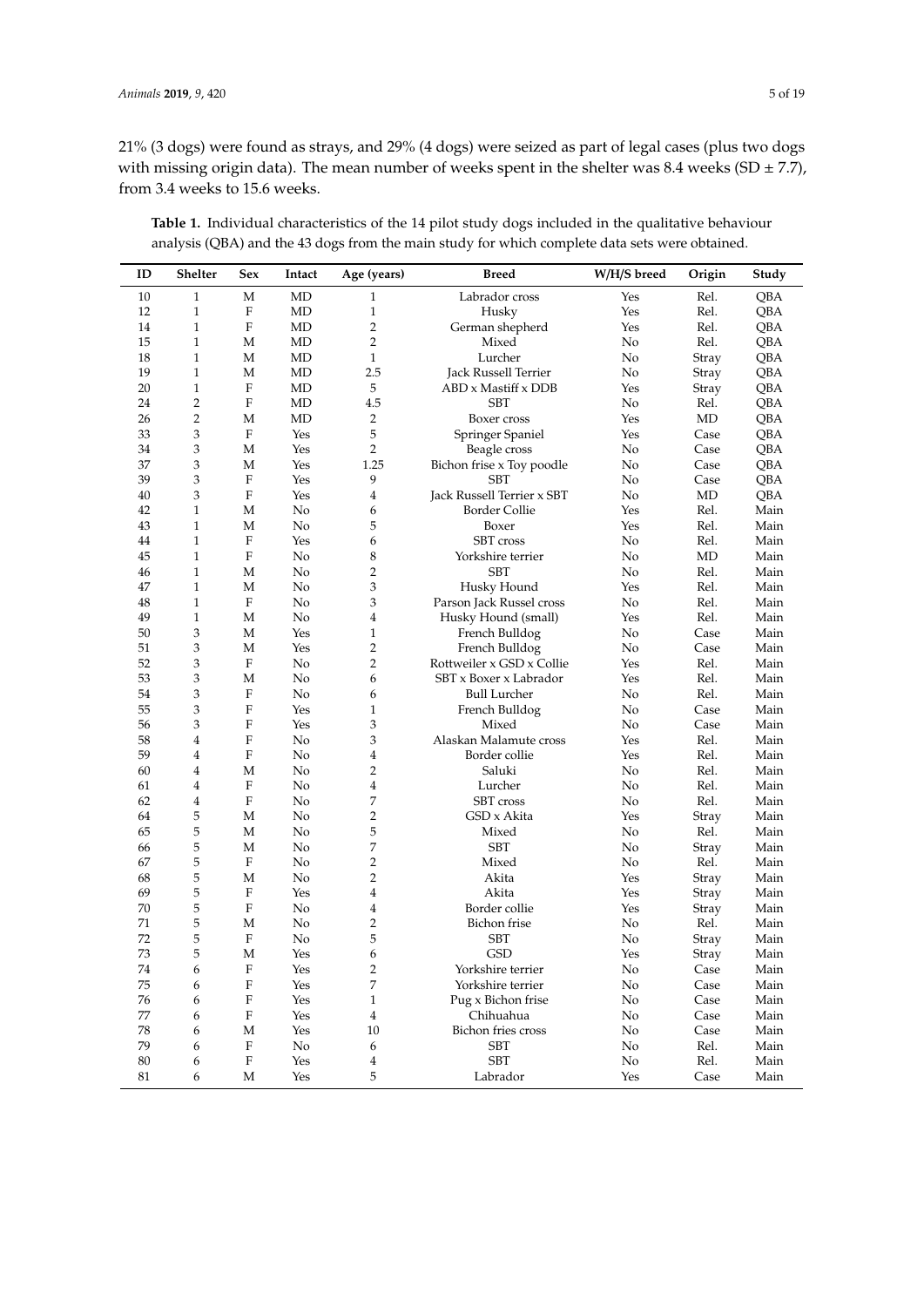<span id="page-5-0"></span>

| ID | Shelter | Sex | Intact | Age (years) | Breed        | W/H/S breed | Origin | Study |
|----|---------|-----|--------|-------------|--------------|-------------|--------|-------|
| 82 | h       | F   | Yes    |             | Shizu cross  | No          | Case   | Main  |
| 83 |         | M   | Yes    | MD          | Newfoundland | Yes         | Case   | Main  |
| 84 |         | M   | No     |             | <b>SBT</b>   | No          | Rel.   | Main  |
| 86 |         | M   | Yes    | MD          | Newfoundland | Yes         | Case   | Main  |
| 87 |         | M   | Yes    | MD          | Newfoundland | Yes         | Case   | Main  |
|    |         |     |        |             |              |             |        |       |

**Table 1.** *Cont*.

MD = Missing data; M = male, F = Female; GSD = German Shepherd Dog; ABD = American Bulldog; DDB = Dogue de Bordeaux; SBT = Staffordshire Bull Terrier; Rel. = Relinquished. Breed information was obtained from pedigrees (when available) or visual inspection (which for the latter might involve some overestimation of Staffordshire Bull Terrier crosses [\[43\]](#page-17-6)). W/H/S breed indicates whether the breed stated or the parent breeds (if stated) were in a working/herding/sporting breed group according to American Kennel Club classifications. 'x' indicates a cross between breeds.

#### *2.2. Home-Pen Activity Budget*

Dogs were video recorded in their home-pens for a total of 6 h, blocked over three days and three 2-h time periods. The three 2-h recording periods were classified as: AM, between 09:00 and 11:00, early PM (EPM), between 11:30 and 13:30, and late PM (LPM), between 14:00 and 16:00. Each dog (maximum 9 dogs studied simultaneously in a 3-day recording block due to camera availability) was recorded for one 2-h period each day following a day and period blocked design, so that each dog had 2-h of footage from each period.

Two GoPro Hero 3 (white edition) cameras were used per dog, positioned outside (therefore not reachable to the dog) at either end of the kennels using specially made wooden mounts and GorillaPod® for mesh kennel walls, and GoPro glass mounts for kennels with solid walls and glass door panels. The cameras were placed at the height of the dog's head and angled inwards to capture the maximum range of the kennel floor space. The mounts were left in place for the full three-day period, whilst the cameras were removed after each observation period to be recharged and for video file extraction.

An ethogram (Table [2\)](#page-6-0) was developed based upon previous published work [\[23,](#page-16-15)[31,](#page-16-16)[35,](#page-16-20)[44](#page-17-7)[–47\]](#page-17-8) to record the dog's behaviour in the home-pen. Behaviour was sampled via instantaneous sampling [\[48\]](#page-17-9). "Not visible" was selected if the dog was entirely not visible in the camera shot (i.e., was not in the kennel) or if the view was so obscured that identifying its behaviour became ambiguous. For the behaviours being characterised by either a lack of movement (e.g., awake but motionless, sleeping) or repetition (abnormal repetitive behaviours), 10 s of footage was watched continuously 5 s either side of the scan point in order to best determine the correct following action [\[31](#page-16-16)[,49\]](#page-17-10). The behaviour we hypothesised to reflect a depression-like condition in dogs, being awake but motionless (ABM) was defined as follows (adapted from previous studies [\[23](#page-16-15)[,31\]](#page-16-16)): "*The dog is completely motionless (no head, body or ear movements) with eyes open apparently staring (anywhere). Dog may be lying, sitting or standing but not vocalizing. If sitting, head may be in a "drooped" position with head lower than or level with their spine. State must last for at least 5 s*".

Videos were scored using the Behavioural Observation Research Interactive Software (BORIS) [\[50\]](#page-17-11) by trained observers (C.F., C.W., H.H., P.J.C., and an intern, Miss S. Vuillermet). Observers were all blind to the dogs' results in the anhedonia test at the time they were scoring home-pen behaviour. Training of observers consisted first of watching videos together with C.F. or N.D.H. to identify examples of each item from the ethogram. Following this, C.F. and the observers worked independently to scan 15 min of footage each (scanning each minute), from four dogs gathered during the refinement stage of the pilot. The scans were visually checked for agreement, with any non-matching scans reviewed and discussed until the observers agreed on the code to be assigned. This was repeated with a series of random 15-min samples for each dog until raters assigned the same code for all scans on two consecutive occasions. Agreement was re-checked once (approximately around mid-term data extraction) for the pilot study and it remained excellent (only one scan differed, therefore we did not evaluate the difference statistically), or at any time requested by any of the observers on specific data point.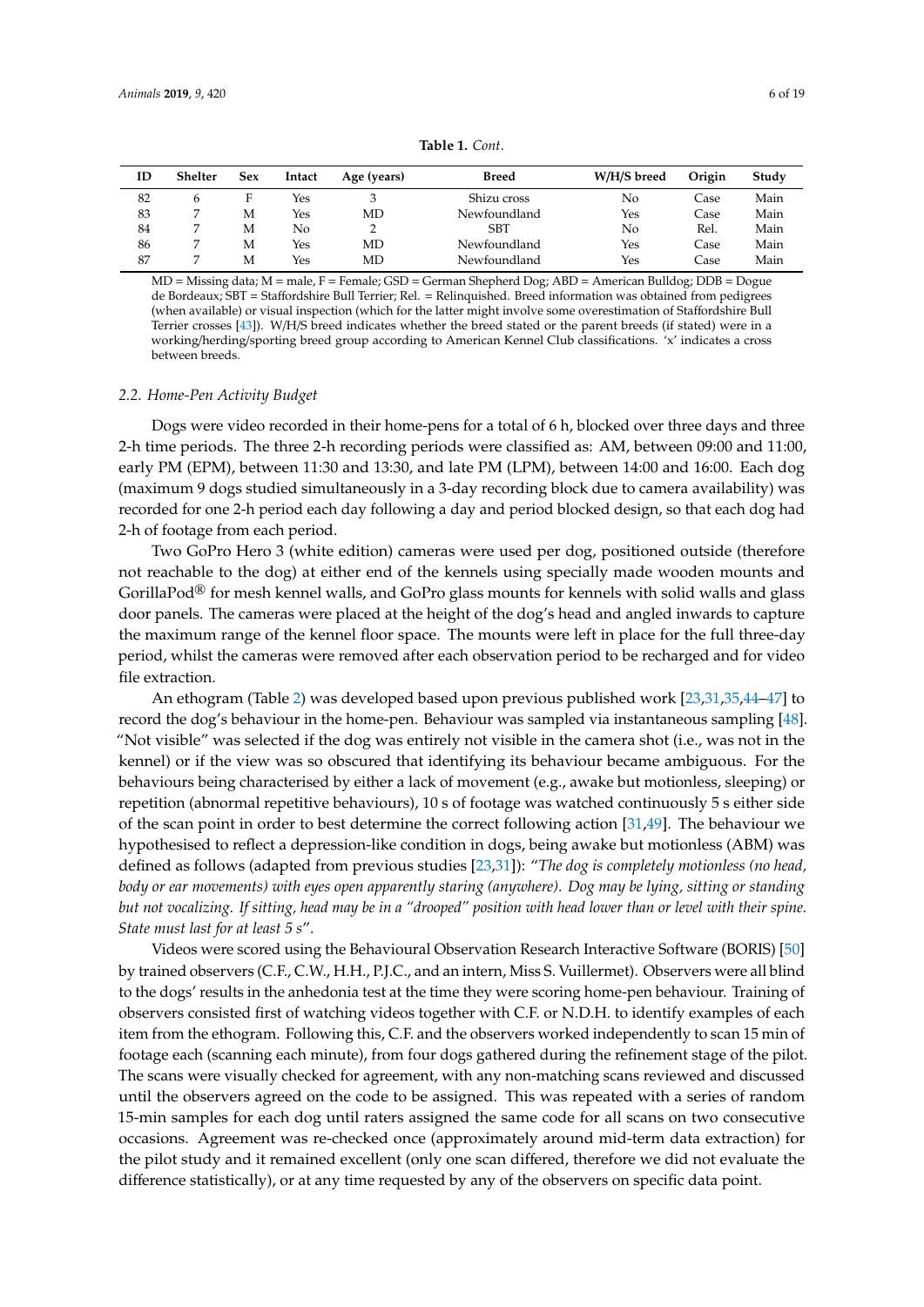<span id="page-6-0"></span>**Table 2.** Ethogram for determination of activity budgets of dogs in their home pen (adapted from previous studies [\[23](#page-16-15)[,31,](#page-16-16)[35](#page-16-20),44-[47\]](#page-17-8)). Note that eye invisibility when the dog is scored "Eyes out of sight" does not allow for determination of the correct action (e.g., sleeping, or awake but motionless), which would impair any interpretations of the results; consequently, no subsequent analyses were performed on this variable.

| Category                       | Description                                                                                                                                                                                                                                                                                                      |  |  |  |
|--------------------------------|------------------------------------------------------------------------------------------------------------------------------------------------------------------------------------------------------------------------------------------------------------------------------------------------------------------|--|--|--|
| Not visible                    | Dog is out of the kennel, or out of sight and no options can be confidently<br>selected.                                                                                                                                                                                                                         |  |  |  |
| Awake but motionless (ABM)     | Dog is completely motionless (no head, body or ear movements) with eyes<br>open apparently staring (anywhere). Dog may be lying, sitting or standing but<br>not vocalizing. If sitting, head may be in a "drooped" position with head lower<br>than or level with their spine. State must last for at least 5 s. |  |  |  |
| Sleeping                       | Dog is lying down, motionless with eyes closed. State must last for at least 5 s.                                                                                                                                                                                                                                |  |  |  |
| Eyes out of sight              | Could be sleeping or ABM but eyes are out of sight.                                                                                                                                                                                                                                                              |  |  |  |
| Observing                      | Dog is located at the boundary of the kennel, standing or sitting and attention is<br>focused outside of the kennel (i.e., the head or the head and the body are<br>oriented out of "aperture", mesh or glass door).                                                                                             |  |  |  |
| Lying down head or ears mobile | Dog is lying down eyes open, no body movement but may be moving ears<br>and/or head, including any short, subtle movements. Dog should not be<br>vocalising.                                                                                                                                                     |  |  |  |
| Walking                        | Forward motion of the dog with all four legs in motion [includes trotting,<br>fast-paced walking or running.                                                                                                                                                                                                     |  |  |  |
| Jumping                        | The dogs front two paws, or all four paws, are off the ground; may occur in<br>bouts, or may be still with front two paws on a wall or door.                                                                                                                                                                     |  |  |  |
| Sniffing                       | Nose angled downwards and in close proximity to the floor. Often the head will<br>make sharp side-to-side movements. Can be done while the dog is in motion or<br>stationary.                                                                                                                                    |  |  |  |
| Urinating/Excreting            | Release of urine or faeces onto floor.                                                                                                                                                                                                                                                                           |  |  |  |
| Grooming                       | Licking or chewing of self.                                                                                                                                                                                                                                                                                      |  |  |  |
| Eating                         | Dog swallows an item it has in its mouth. Results in sequence of characteristic<br>movements of the mandibular.                                                                                                                                                                                                  |  |  |  |
| Drinking                       | Series of movements where the dog's tongue touches the liquid up to the<br>swallow. A dog may often stop in between drinking to breathe. The head<br>performs a bobbing motion.                                                                                                                                  |  |  |  |
| Interact with Object           | Can include: chewing of an object that is not food; touching an object with their<br>front paws repeatedly (pawing); tossing an object in the air; rolling on an object.                                                                                                                                         |  |  |  |
| Interact with Person           | Can include: licking; touching with paws, snout or body; jumping on; sitting on;<br>lying on; or being petted (dog may be lying, standing or sitting).                                                                                                                                                           |  |  |  |
| Abnormal Behaviour             | Including: pacing, walking in a repetitive pattern (at least 3 repeats) usually<br>along a boundary; flank sucking (taking skin in mouth and sucking); wall<br>bouncing (dog jumps towards wall and contacts with limbs repeatedly<br>(>3 times); tail chasing (repeated (>3 times) chasing of tail).            |  |  |  |
| Barking                        | Vocalisation of loud sounds. Head is often elevated and thrown forwards at the<br>moment of the bark. Often in bouts of multiple barks.                                                                                                                                                                          |  |  |  |
| Whining                        | Prolonged high-pitched sound. Mouth may be open or closed.                                                                                                                                                                                                                                                       |  |  |  |
| Howl                           | Raise muzzle perpendicular to ground and emit a long, drawl out sound<br>through semi-closed jaws.                                                                                                                                                                                                               |  |  |  |
| None of the above              | For example, postural transitions (the dog is standing up, or lying down,<br>exactly at the time of scan), yawning                                                                                                                                                                                               |  |  |  |

In order to be time efficient, but not lose accuracy of the data, it was necessary to identify the maximum sample interval we could use that would produce a representative activity budget. Shorter sample intervals form more accurate representations of behaviour but are less time and cost effective than longer intervals [\[51\]](#page-17-12). For the first seven dogs from Shelter A scans were taken every 30 s over 4 h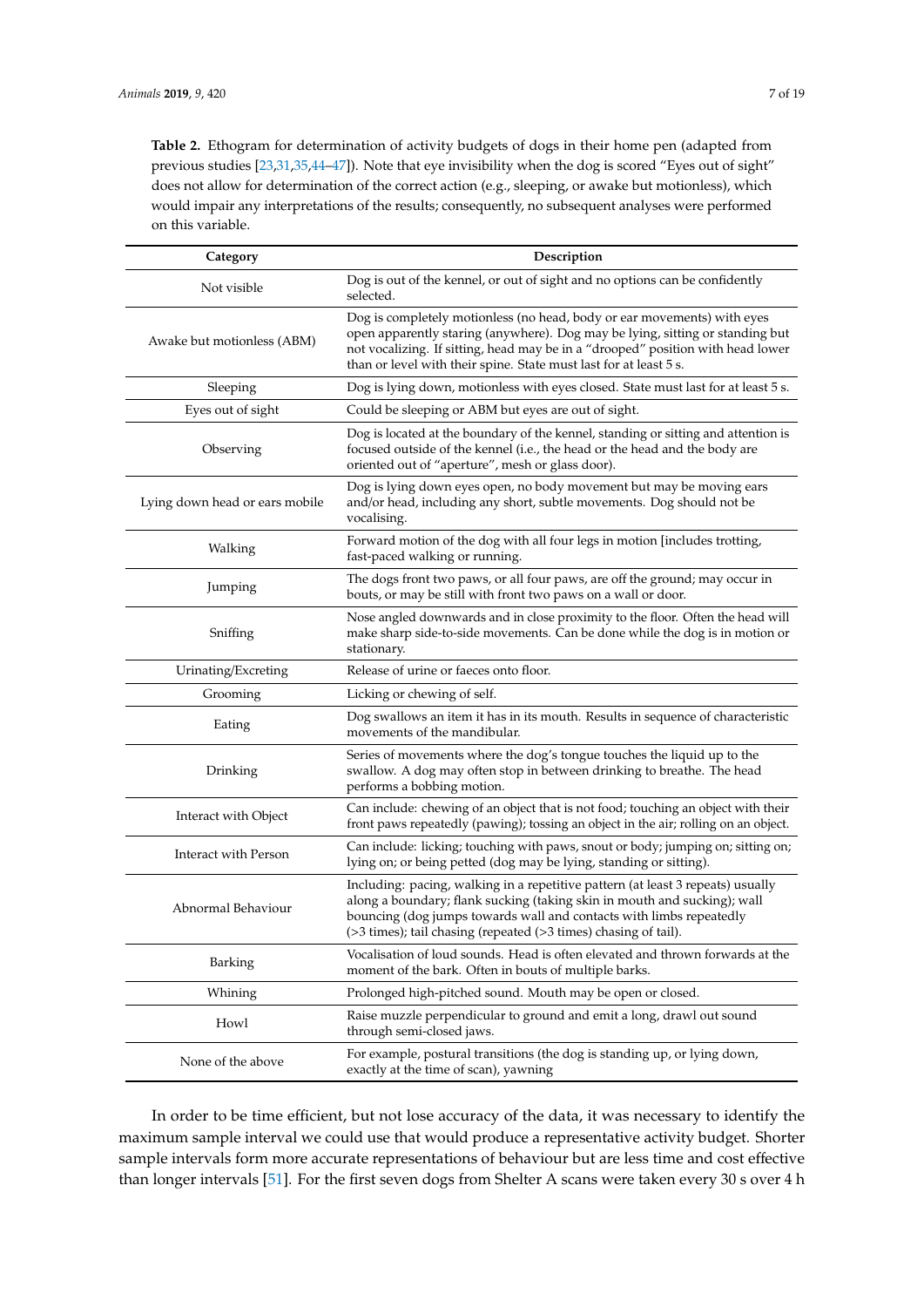(480 scans) in total. An activity budget was calculated for each dog comprising the proportion of scans seen exhibiting each point event from the ethogram. This was done iteratively for all seven dogs for the original 30-s interval scans, then utilising every second scan (representing 1-min intervals), every third scan (representing 1.5-min intervals) and every fourth scan (representing 2-min intervals), creating 4 different datasets. The mean proportion of scans spent in each behavioural state was calculated for each dataset, followed by the difference in the mean between the 30-s reference data and each of the second, third and fourth scan data (the Error Proportion; EP). If the EP for the larger interval datasets for any behavioural state was less than 10% different from of the 30-s mean estimate then it was considered to have retained accuracy [\[51\]](#page-17-12). In this way, the longest interval that produced mean behavioural estimates most similar to the 30-s reference sample, for the greatest number of behavioural states, was selected for subsequent video analysis (see Supplementary Material Pilot Study for a full description of this process). Intervals of 1.5-min were deemed to produce acceptably accurate time budget estimates and were utilised for all subsequent home-pen video analyses.

#### *2.3. Anhedonia Test*

A stuffed Kong<sup>TM</sup> toy (KONG Company, Golden, CO, USA) was placed on the floor of the dogs pen (small, medium, large or extra-large Kong<sup>TM</sup> assigned according to dog size as outlined here [\[52\]](#page-17-13). The toy was stuffed with a mix of the dog's own standard dried biscuits, soaked dried chicken pieces (a common dog training aid) with KONG Stuff'n Paste to bind and the large hole was sealed with a 3-cm long piece of hot dog sausage. Ingredients were mixed following the ratio of 2:3 for biscuits to soaked dried chicken pieces, for each 2 "squirts" of Stuff'n Paste, in order to keep the KongTM effectively filled the same. All dogs were already habituated to the  $\text{Kong}^{\text{TM}}$  toys (provided daily in each of the recruited shelters) and it has been shown that dogs habituated to Kong<sup>TM</sup> treat filled Kong's as feeding devices (i.e., dogs behave in a way demonstrating that they expect to get food from it) as opposed to a rubber toy [\[53\]](#page-17-14), which could have confounded the results. To prevent potential neophobic reactions to the Kong<sup>TM</sup> contents, dogs were offered a small amount of the foods used on the day prior to the test to ensure willingness to eat all of them. To limit the impact of appetite, dogs were given the Kong<sup>TM</sup> between 15 to 30 min after they had consumed their normal ration of dog food, as hedonically motivated behaviours seem more driven by opportunism and external stimuli (i.e., eliciting cues such as odours) than by states of deprivation [\[23,](#page-16-15)[54\]](#page-17-15). To control further for motivation for food, the dogs' latency to approach their normal ration of dog food (less palatable than treat food used to stuff the Kong<sup>TM</sup>) was recorded once for each dog on the day previous to the Kong<sup>TM</sup> consumption test. The dog's behaviour was video recorded using the same setup as for the home pen recordings but was conducted on the day after the home pen recordings were completed. Following 30 min of exposure, the Kong<sup>TM</sup> toys were removed from the pen. The filled toys were weighed before being given to each dog and weighed again after to enable calculation of how much food mix was consumed.

N.D.H. and two research assistants (H.H. and Dr G. Miguel-Pacheco), blind to the dogs' activity budgets, used the video footage of the consumption test to subsequently score: the total time the dog spent interacting with the food toy (defined as paw or muzzle in contact with, or sniffing the Kong<sup>TM</sup>, including time stood chewing the food mix but not in physical contact), expressed as a proportion of the total test duration (*Kong\_Prop\_Time*); the number of bouts of interaction with the Kong<sup>TM</sup> (a bout was considered to have ended when a dog ceased to physically contact the Kong<sup>TM</sup> and ceased to chew food retrieved from the  $\text{Kong}^{TM}$ , and began again when the dog re-initiated contact with the Kong<sup>TM</sup>; *Kong Bout N*), and the duration of each bout (averaged for each dog; *Kong Av Bout Time*). Data regarding the percentage of the food mix eaten by the end of the 30 min test (*% of Kong Eaten*) was included as a fourth test variable.

# *2.4. Qualitative Behaviour Assessment*

QBA focuses on assessing observers' interpretations of an animal's behaviour (how does the dog appear to feel) rather than the observers quantifying individual behaviours themselves. Following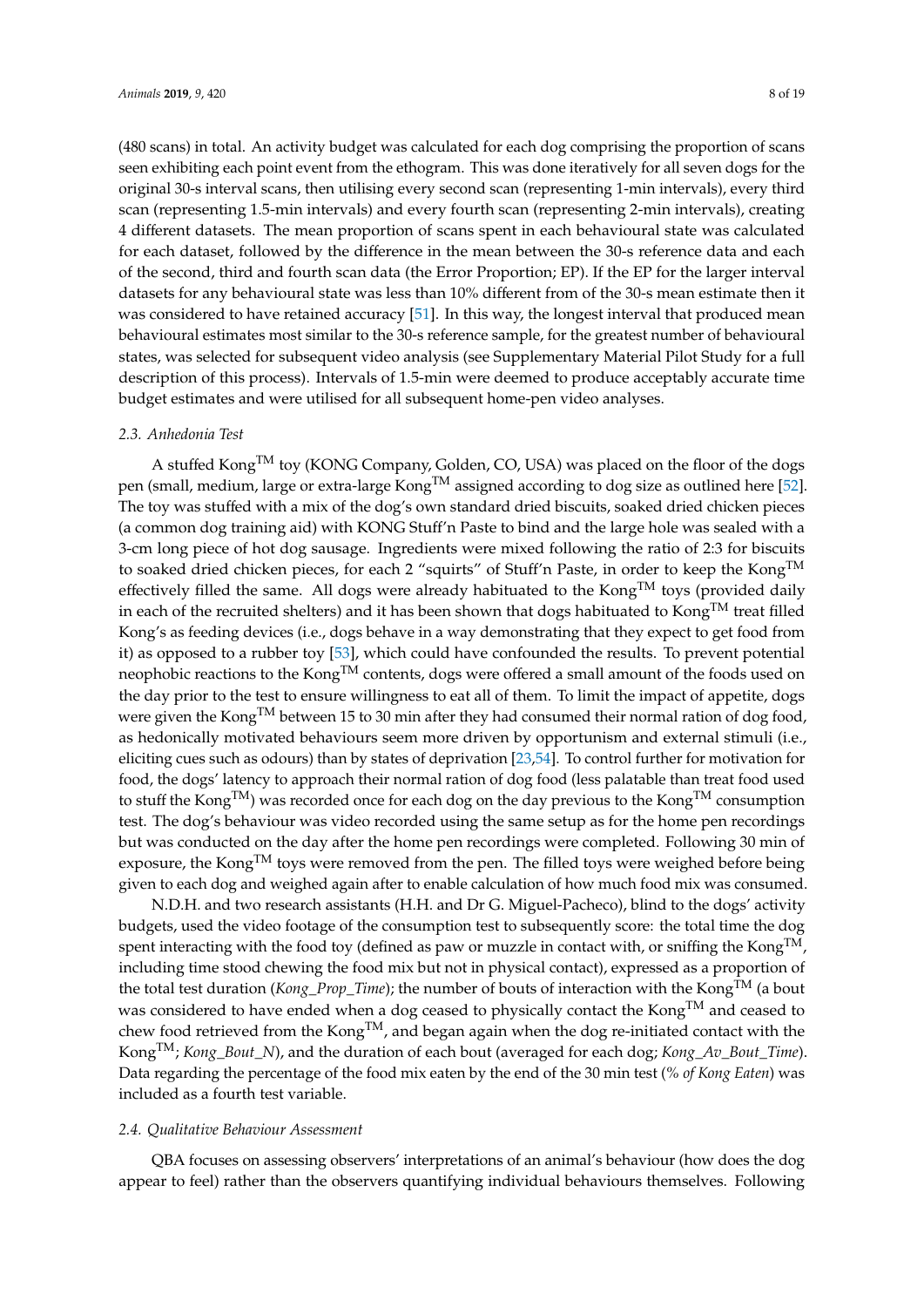developed methodologies, a QBA term list was utilised from a previously validated list designed to assess shelter dog behaviour [\[55\]](#page-17-16). The original 20 term list was reduced to 17 terms for our purposes, as three terms were not relevant to the footage we had as they related to social behaviour (aggressive, attention-seeking and sociable) and all dogs were housed alone. Data collection was conducted by N.D.H. and A.M. and took place at Waltham on September 1, 2017. A total of 6 participants, all experienced in working with dogs, were recruited (including A.M.). Participants were briefed on the project and trained in QBA using training clips (of dogs not in the study) by N.D.H., prior to scoring. The QBA terms were discussed and the definitions clarified as a group until a consensus was reached on how each term would be defined. A total of 5 clips were scored per dog, for 14 dogs (see Table [1](#page-5-0) and Section [2.1.2\)](#page-3-0), with each clip being 30 s long and selected to be evenly spread across the Kong<sup>TM</sup> test period. Ten minutes were allotted to score each dog (2 min per clip in total), scoring three dogs each time before a break to help prevent people becoming mentally fatigued and keep scoring quality high. All participants were blind to the home-pen conditions and the quantitative Kong<sup>TM</sup> data extraction results.

#### *2.5. Statistical Analysis*

# 2.5.1. Quantitative Analysis

Statistical analysis was conducted using SPSS® v. 22 (SPSS Inc., Chicago, IL, USA). Descriptive statistics were calculated to summarise the behavioural variables observed during the home-pen and anhedonia tests. Time spent ABM and model residuals were not normally distributed, so ABM was transformed into a logarithmic scale (after adding 1 to remove zeros); the logarithmically transformed variable is indicated with "lgABM". Breed could not be included individually in the models, so dogs were classified according to the American Kennel Club groupings as being from a working/herding/sporting breed or not, which allowed for crossbreeds to be included. Univariate linear regression models were utilised to investigate potential associations between time spent ABM (dependent variable) and each independent variable: sex; neuter status; shelter; age; origin; video observer; American Kennel Club working/herding/sporting breed (yes/no); and each anhedonia Kong<sup>TM</sup> test variable. The main outcome variable for this study was the dog's response to the Kong<sup>TM</sup>, therefore effects of all other variables were investigated as potential confounding variables. These variables (age, weeks in shelter, neuter status, female, weight, and working/herding/sporting breed group) were tested for associations amongst each other using Kendall's tau-b correlations (in case of ties) and were included in multivariate models together where associations were found. Model residuals were visually assessed for normality, and collinearity in multivariate models was checked for and ruled out using variance inflation factor (VIF) statistics.

# 2.5.2. QBA Analysis

Data was analysed according to accepted QBA methodology alongside original data on ABM and KongTM interactions [\[56\]](#page-17-17). Principal components analysis (PCA) (unrotated and based on a correlation matrix) was used to analyse the data using QBA scores from each of the 5 clips initially to test for an effect of clip on reliability. The Kendall Correlation Coefficient (Kendall's W) was used to evaluate inter-rater reliability of the resulting PCA scores. Kendall's W varies from 0, indicating no agreement, to 1, indicating perfect agreement, and values greater than 0.5 were considered acceptable. Following this, the QBA data for all clips and all raters were combined into a final PCA along with the home-pen ABM, and anhedonia test data for each dog.

#### **3. Results**

#### *3.1. Quantitative Results*

Overall, dogs were most frequently recorded observing (median time: 37.0%), walking (10.5%), lying down with head or ears mobile (9.9%) and in behavioural or postural transition (8.6%) in their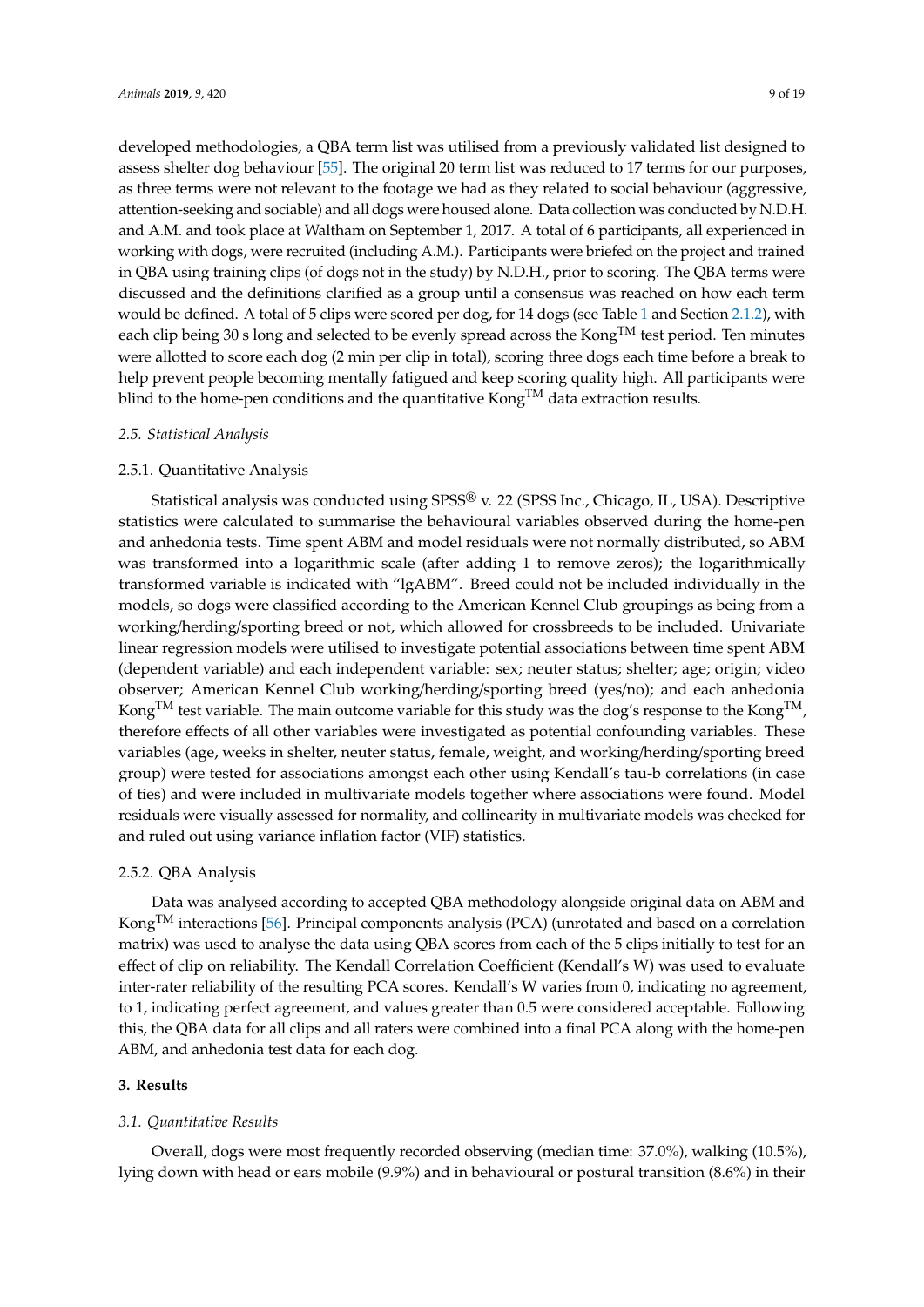home pen (Table [3\)](#page-9-0). Crucially, the dogs did display the behaviour we hypothesised to reflect a depression-like condition (being awake but motionless "ABM"), for a median time of 3.1% of the scans (first quartile 1.2%, third quartile 6.8%) with clear variation between individual dogs (from 0 to 20.4% of scans). This ranks similarly to the pilot group of dogs, for whom ABM was the sixth most common behavioural category exhibited and spent a median time of 2.5% and a maximum of 16.1% of time in this state (see Supplementary Material Pilot Study section).

<span id="page-9-0"></span>**Table 3.** Median percentage of scans, first (Q1) and third (Q3) quartiles and minimum (min) and maximum (max) values for behaviour in the home-pen ( $n = 43$  dogs). The behaviour are ordered from the longest to the shortest median times spent displaying them, and the behaviour we hypothesise to specifically reflect depression is highlighted in bold.

| <b>Behaviour</b>                             | Median   | Q1      | Q <sub>3</sub> | Min     | Max      |
|----------------------------------------------|----------|---------|----------------|---------|----------|
| Observing                                    | 37.0%    | 21.6%   | 49.7%          | $0.0\%$ | 68.5%    |
| Walking                                      | $10.5\%$ | 5.5%    | $16.7\%$       | $1.2\%$ | $30.2\%$ |
| Lying down head or ears mobile               | $9.9\%$  | $3.4\%$ | 14.2%          | $0.0\%$ | 48.1%    |
| None of the above                            | $8.6\%$  | $4.9\%$ | 15.4%          | $0.0\%$ | $42.0\%$ |
| Eyes out of sight (could be ABM or sleeping) | 4.9%     | $1.2\%$ | 12.4%          | $0.0\%$ | $30.2\%$ |
| Awake but motionless (ABM)                   | $3.1\%$  | $1.2\%$ | 6.8%           | $0.0\%$ | 20.4%    |
| Sniffing                                     | $1.2\%$  | $0.6\%$ | 2.5%           | $0.0\%$ | $8.0\%$  |
| Interacting with object                      | $0.6\%$  | $0.0\%$ | 1.9%           | $0.0\%$ | $4.9\%$  |
| Sleeping                                     | $0.6\%$  | $0.0\%$ | 2.8%           | $0.0\%$ | 13.6%    |
| Barking                                      | $0.6\%$  | $0.0\%$ | $4.0\%$        | $0.0\%$ | $16.7\%$ |
| Jumping                                      | $0.6\%$  | $0.0\%$ | 2.5%           | $0.0\%$ | 21.0%    |
| Eating                                       | $0.6\%$  | $0.0\%$ | $1.2\%$        | $0.0\%$ | $3.1\%$  |
| Grooming                                     | $0.6\%$  | $0.0\%$ | $1.2\%$        | $0.0\%$ | $4.3\%$  |
| Interacting with person                      | $0.6\%$  | $0.0\%$ | $0.6\%$        | $0.0\%$ | 2.5%     |
| Whining                                      | $0.0\%$  | $0.0\%$ | $0.6\%$        | $0.0\%$ | 17.9%    |
| Anormal behaviour                            | $0.0\%$  | $0.0\%$ | $0.9\%$        | $0.0\%$ | 17.9%    |
| Howl                                         | $0.0\%$  | $0.0\%$ | $0.0\%$        | $0.0\%$ | $8.6\%$  |
| Drinking                                     | $0.0\%$  | $0.0\%$ | $0.0\%$        | $0.0\%$ | 2.5%     |
| Urinating-excreting                          | $0.0\%$  | $0.0\%$ | 0.6%           | $0.0\%$ | $1.2\%$  |

There were no significant differences in (lg)ABM between videos coded by the four different observers (ANOVA (analysis of variance) with Tukey post-hoc:  $F = 0.62$ ,  $p = 0.605$ ) nor between the shelters (ANOVA with Tukey post-hoc:  $F = 0.41$ ,  $p = 0.801$ ) or age (linear regression:  $t = 0.199$ ,  $p = 0.843$ ). Further, no significant differences were found in (lg)ABM according to sex or neuter status (ANOVA with Tukey post-hoc: F = 0.776, p = 0.514), nor between dogs' breed type (American Kennel Club groupings) (ANOVA with Tukey post-hoc:  $F = 2.07$ ,  $p = 0.158$ ). However, dogs that were relinquished to the shelter by their owners spent significantly more time ABM than dogs that were seized as part of welfare cases (controlling for time spent in the shelter, Figure [1;](#page-10-0) ANOVA with Tukey post-hoc:  $F = 8.09$ ,  $p = 0.032$ .

With regards to the anhedonia test, individuals varied in the time they spent interacting with the Kong<sup>TM</sup>, spending a median time of 29.0% of the test interacting with the Kong<sup>TM</sup> (first quartile 14%, third quartile 48%, range from 0% to 95%). The manner in which dogs interacted with the Kong<sup>TM</sup> also differed in terms of how many bouts of interaction they engaged in—dogs engaged for a median number of 8 bouts of interaction, with a minimum of 1 and maximum of 28 bouts (first quartile 3, third quartile 12). Inter-individual variation was also observed in the proportion of the mix the dogs ate from the Kong<sup>TM</sup>, from 0 (none) to 100% (median 96.4%, first quartile 38.3, third quartile 100.0).

The variables latency to eat the mix in the Kong<sup>TM</sup> (a control for potential neophobia), and latency to start eating their regular meal (a control for general interest in food) showed very little variation, with most dogs (93% and 88%, respectively) starting to eat within a few seconds (on average 1.87s SD  $\pm$  2.3 for trying the new mix, and 1.88 s SD  $\pm$  1.4 for regular meal). For this reason, these two variables were not included in these analyses. Although origin was associated with ABM, it was not considered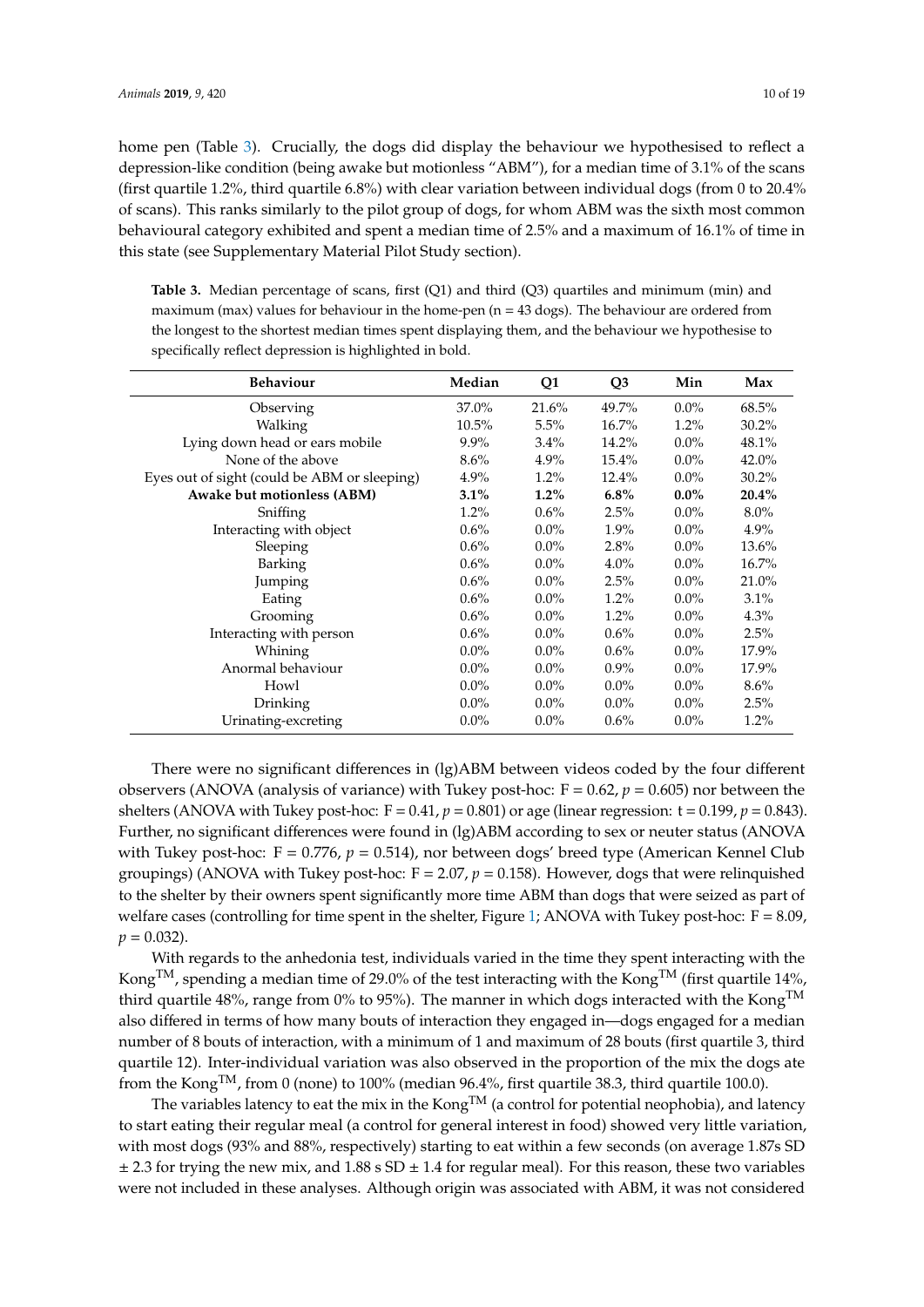<span id="page-10-0"></span>to be something that should be "controlled" for, as it could be a factor associated with the likelihood for developing a negative affective response to being in a shelter.



**Figure 1.** Boxplot showing the distribution (median and interquartile ranges) of time spent awake but motionless (ABM; logarithmically transformed) between dogs that were relinquished by their owners  $(n = 21)$ , found as strays  $(n = 7)$  or seized as part of animal welfare legal cases  $(n = 14)$ . ANOVA with Tukey post-hoc:  $F = 8.09$ ,  $p = 0.032$ .

Significant correlations were found between the factors female, weight, and working/herding/ sporting breed group (Table S3), so these were included together in any multi-variate models, with collinearity checked for using VIF diagnostics. Each Kong<sup>TM</sup> test variable was tested against (lg)ABM in its own regression model with potential confounders (age, weeks in shelter, neuter status and female, weight, and working/herding/sporting breed group) checked sequentially for stratifying interactions. Only one model was found to be significantly associated with ABM. A model including average bout length of interaction with the Kong<sup>TM</sup> (in seconds) with the number of weeks spent in the shelter was significant at the *p* < 0.05 level (Table [4\)](#page-10-1). Both variables were positively associated with (lg)ABM, with longer average bout lengths tending to be associated with greater time spent ABM with increasing time spent in the shelter. This association is in the opposite direction than would be predicted if time spent ABM was an indicator that some of these dogs were in a depression-like state.

<span id="page-10-1"></span>**Table 4.** Results of univariate general linear regression models comparing variables from the KongTM anhedonia test to time spent awake but motionless in the home kennel (logarithmically transformed).  $N = 43$  dogs. Average bout length is mean duration of bouts of interaction with the Kong<sup>TM</sup>. The overall model was significant at the  $p < 0.05$  level: F = 3.66, df = 2,  $p = 0.035$ , R<sup>2</sup> = 15.8%. See Table S4 for model statistics from all tests. The 95% CI Bounds indicate the upper and lower 2.5% confidence intervals around the beta (B) estimate.

|                     | В     |      |         | 95% CI Bounds             |
|---------------------|-------|------|---------|---------------------------|
| Constant            | 0.441 | 4.60 | < 0.001 | $0.247$ to $0.635$        |
| Average bout length | 0.001 | 1.98 | 0.055   | $0.000 \text{ to } 0.002$ |
| Weeks in shelter    | 0.015 | 2.04 | 0.048   | $0.000 \text{ to } 0.029$ |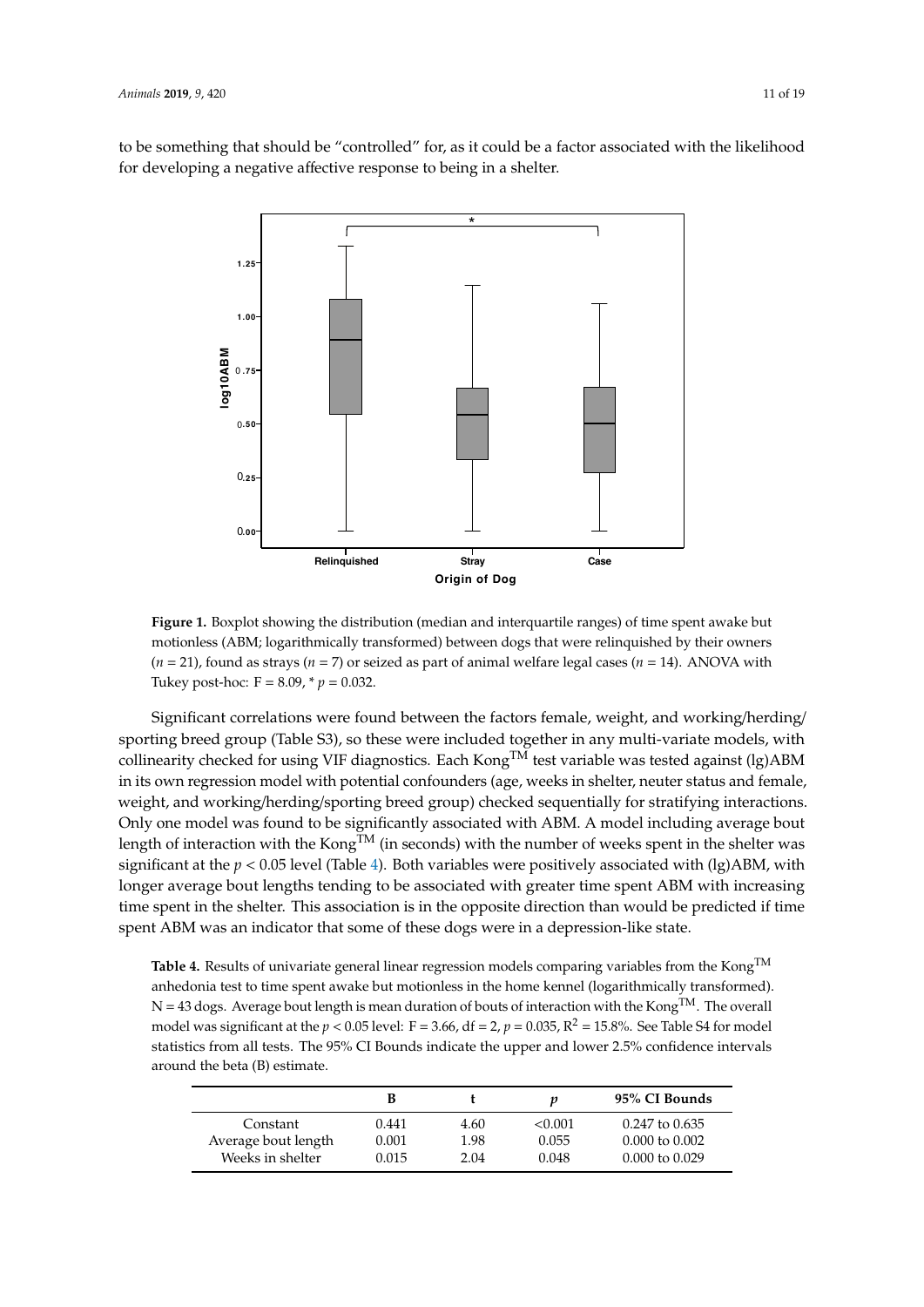#### *3.2. QBA Results*

Two dimensions were formed from a PCA of the QBA scores: Component 1—Stressed/Anxious to Comfortable/Relaxed, which explained 25.3% of total variance; and Component 2—Interested/Explorative to Bored/Depressed, which explained 15.5% of all variance. Kendall's W was applied to the PCA scores for each of the 5 clips (to check whether clip order affected the reliability) and averages to evaluate inter-rater reliability. There was no effect of clip and both component scores were deemed suitably reliable, achieving average W-statistics of 0.63 (*p* < 0.001) for Component 1 and 0.53 ( $p = 0.003$ ) for Component 2.

The data for all clips and all raters were then combined in a PCA with the ethogram data ABM, proportion of test interacting with Kong, the number of Kong<sup>TM</sup> bouts and the average duration of these bouts to place these measures within the QBA component structure (Figure [2,](#page-11-0) Table S2). The home-pen score, ABM and the average bout length of Kong<sup>TM</sup> interaction loaded with the QBA scores "Depressed" and "Bored", along the axis for Component 1 (meaning that dogs rated as "depressed" or "bored" during the Kong<sup>TM</sup> test were displaying greater time awake but motionless in their home-pen), whilst the Kong<sup>TM</sup> scores for proportion of test time spent interacting with Kong<sup>TM</sup> and the total number of Kong<sup>TM</sup> bouts loaded towards the Interested/Explorative end of Component 1 (meaning that dogs rated as Interested/Explorative were spending more time and more bouts interacting with the  $\mathsf{Kong^{TM}}$ ).

<span id="page-11-0"></span>

Figure 2. QBA scores overlaid with Kong<sup>TM</sup> test variables and home-pen awake but motionless behaviour. The axis for Component 1 (25.3% of variance) reflects Stressed/Anxious to ABM behaviour. The axis for Component 1 (25.3% of variance) reflects Stressed/Anxious to Comfortable/Relaxed, whilst the axis for Component 2 (15.5% of variance) reflects scores for Comfortable/Relaxed, whilst the axis for Component 2 (15.5% of variance) reflects scores for Interested/Explorative to Bored/Depressed. When interpreting Fig[ure](#page-11-0) 2 and Table S2, it is important Interested/Explorative to Bored/Depressed. When interpreting Figure 2 and Table S2, it is important to note that all QBA participants (n = 6) were blinded to the dogs' prior ethogram home-pen and  $Kong<sup>TM</sup>$ test scores. **Figure 2.** QBA scores overlaid with  $\text{Kong}^{\text{TM}}$  test variables and home-pen awake but motionless

# **4. Discussion 4. Discussion**

The goal of the study was to test the hypothesis that greater time spent displaying waking inactivity in the home environment could reflect a depression-like condition in kennelled domestic inactivity in the home environment could reflect a depression-like condition in kennelled domestic dogs. We tested this hypothesis in rescue shelter dogs by quantitatively investigating the association dogs. We tested this hypothesis in rescue shelter dogs by quantitatively investigating the association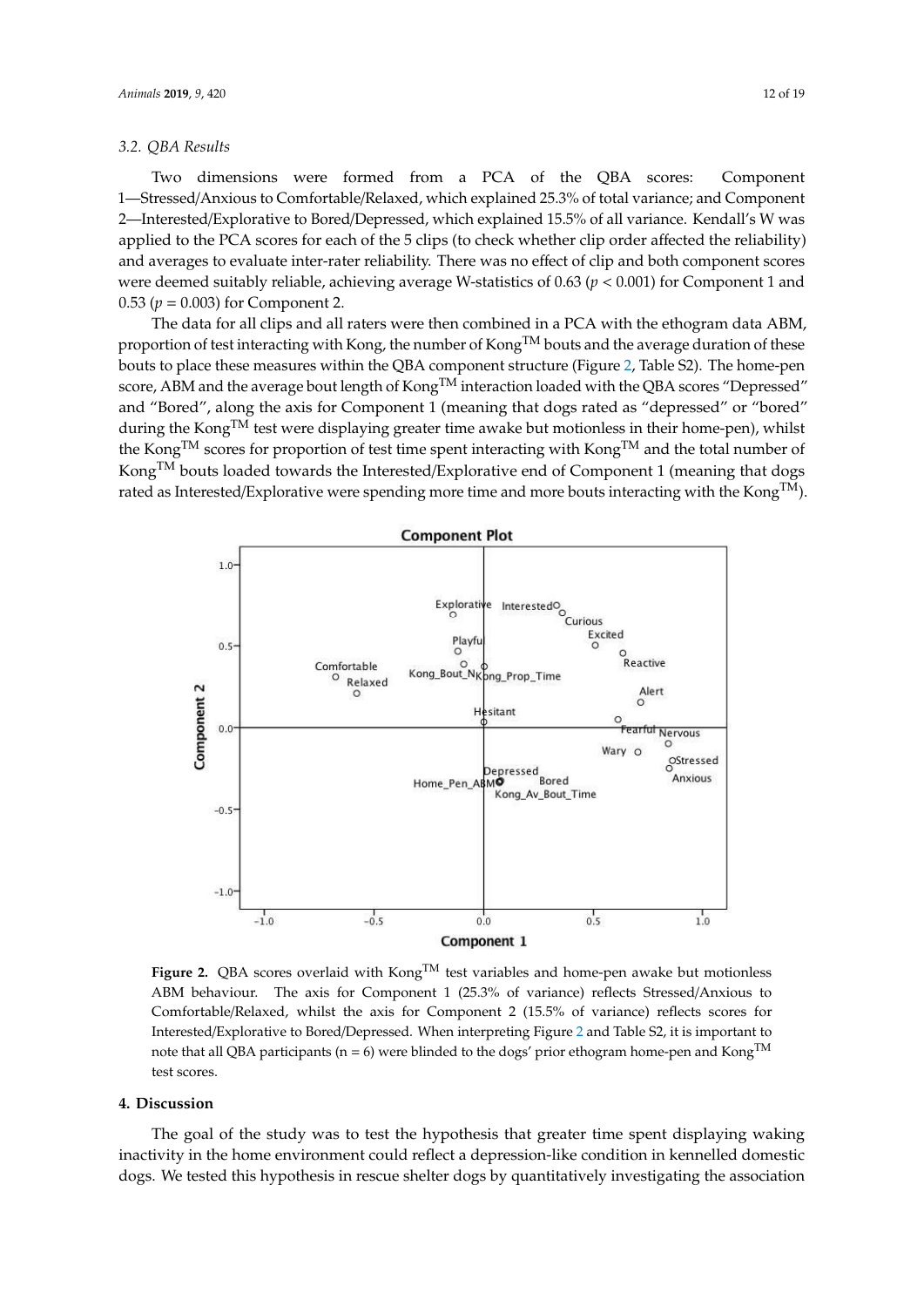between greater time spent inactive "awake but motionless" in the home-pen and anhedonia (a core symptom of human clinical depression), using reduced interest in, and consumption of, palatable food as a proxy for anhedonia. Because greater levels of waking inactivity in dogs is commonly referred to in the public domain and amongst professionals working with dogs as the dog being "depressed", we also aimed to explore whether dogs being qualitatively rated as less interested in the palatable food test would also spend greater time awake but motionless in their home-pen (with the raters being blind to the dogs' actual home-pen inactivity levels and food test quantitative results).

Our quantitative results do not support the study hypothesis. One of the measures showed a positive association with time spent ABM, with longer average bout lengths interacting with the food dispenser associated with greater time spent inactive in the home pen with increasing time spent in the shelter, which is in the opposite direction than would be predicted if greater time spent ABM was an indicator that dogs were in a depression-like state. Interestingly however, the results from the QBA study have shown that the time spent awake but motionless in the home-pen correlated with scores for "depressed" and "bored" (which overlapped with each other) in the QBA of the Kong<sup>TM</sup> test videos, despite the data being completely independent and scored blindly. This result shows that people experienced with dogs observed something in the dogs' demeanour during the anhedonia test that they associated with a negative emotional state (in this case "depressed" and "bored"), which in turn was associated with waking inactivity independent of the anhedonia test. This implies that waking inactivity is not a "normal" healthy behaviour, but instead is associated with a negative emotional state. That the dogs displaying greater time ABM are "depressed" is not supported by our quantitative observations; however, our results might tentatively support a "boredom" hypothesis.

In humans, boredom is a negative affective state induced by a lack of desired stimulation or behavioural opportunities [\[57\]](#page-17-18). While the use of the term "boredom" in animals and its relationship to inactivity still needs validation [\[57–](#page-17-18)[59\]](#page-17-19), Meagher and Mason [\[60\]](#page-18-0) have proposed an operational definition of such a state based on motivation to obtain stimulation. According to this definition, a "bored" animal would display increased willingness to interact not only with positive (appealing) stimuli, but also with neutral and even slightly aversive situations, as a result of an overall elevated motivation to obtain stimulation; of any kind. That the dogs spending greater time ABM tended to display an increased interest in the filled  $\text{Kong}^{\text{TM}}$  toy (as shown by longer bout average lengths interacting with it) would match with the boredom-like state prediction. Furthermore, Meagher and collaborators have tentatively identified in minks a link between apparent boredom and a specific subtype of inactivity that might (partly) resemble the waking inactivity observed in the dogs here: lying down with the eyes open when undisturbed in the home cage [\[61\]](#page-18-1) (although another study [\[62\]](#page-18-2) failed to replicate this result).

That dogs that were relinquished to the shelter by their owners spent significantly more time ABM than legal case dogs might also tentatively support an association between waking inactivity in the home kennel and a boredom-like state. It is indeed possible that being kennelled represents for these dogs an even more impoverished environment than it does for dogs from a different origin, as relinquished dogs may have been used to getting various stimulation and positive human contact in the home. Such a loss of enrichment, where stimulation is lacking but individuals remains generally motivated to be stimulated, can trigger boredom [\[59\]](#page-17-19). One may, thus, hypothesize that greater levels of waking inactivity in dogs relinquished by their owners, and as such putatively exposed to greater environmental enrichment loss compared to dogs from a different origin; might reflect a boredom-like reaction.

Such a tentative relationship between waking inactivity in the home environment and boredom-like states in dogs remains to be investigated further however, as direct positive association between greater time spent ABM and the positive stimulus was observed only for one measure from the  $\text{Kong}^{\text{TM}}$ test. However, "average bout length" is the most discerning of all the  $\text{Kong}^{\text{TM}}$  variables, as dogs with the same overall time could have very different patterns of interaction in terms of bout numbers, and vice versa, which may be why it was the only significant variable. Crucially however, the dogs'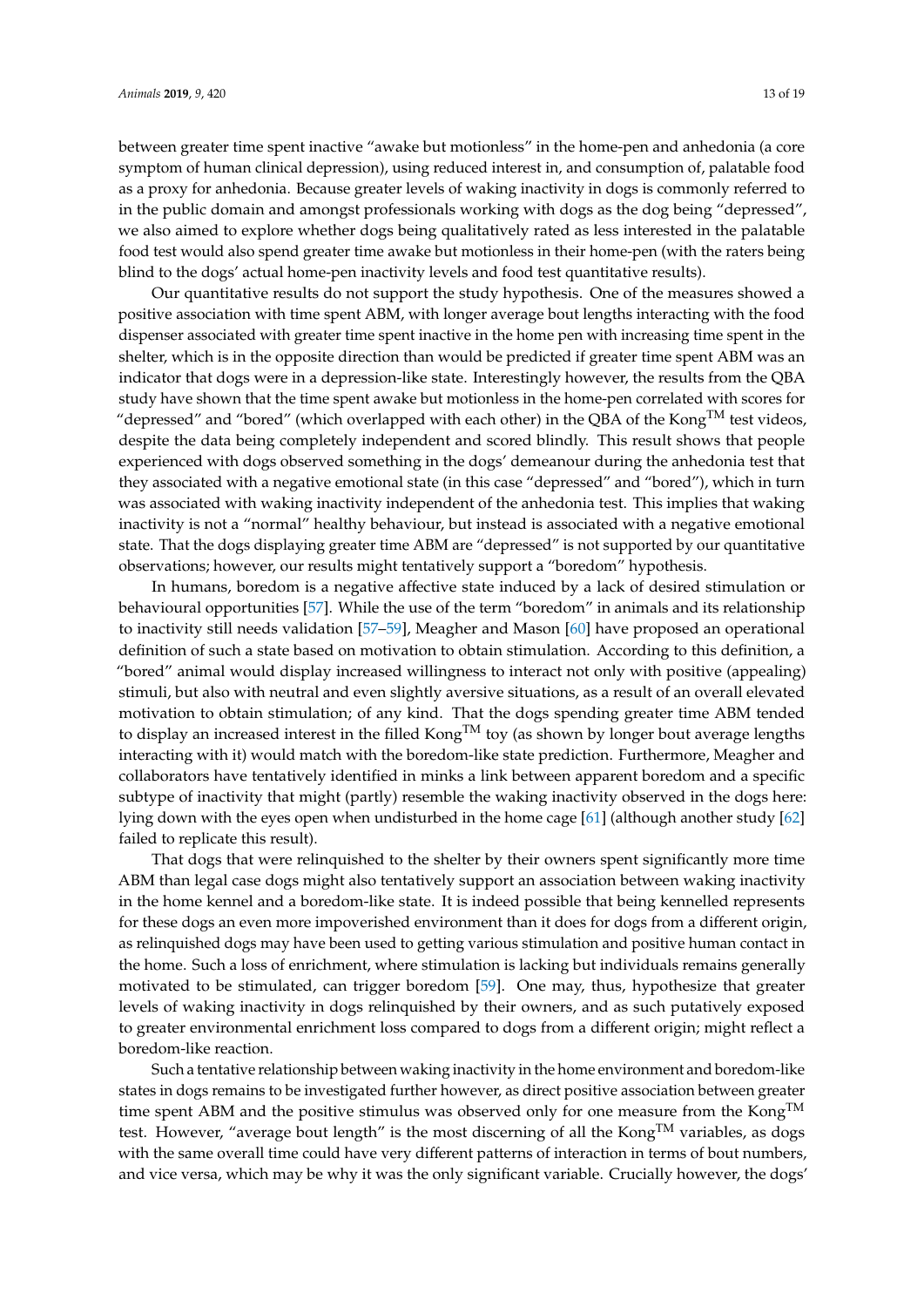reactions to neutral and slightly aversive stimuli were not tested here, which are part of the operational definition of boredom-like states in non-humans [\[60\]](#page-18-0). Although the current results do not support the depression-like condition hypothesis, we also believe that further research should be conducted into the relationship between waking inactivity in the home environment and depression-like state in dogs, as methodological refinements and complementary investigations are required before it is possible to safely reject this hypothesis. As such, we will discuss further research directions into depression-like hypotheses, which do not mutually exclude conducting more in-depth investigation into boredom hypotheses.

In regards to the assessment of anhedonia, we chose here to assess this phenomenon via reduced interest in, and consumption of, palatable "treat" foods as a proxy, because reduced sucrose-ingestion has been validated in laboratory rodents as a proxy of anhedonia [\[37\]](#page-17-0). This approach has several drawbacks, however. First, anhedonia in clinical depression refers to a "markedly diminished pleasure in all, or almost all, activities" [\[10\]](#page-15-7), and reduced interest in palatable food (that dogs are motivated to work to get access to) does not demonstrate generalised anhedonia. A broader range of activity motivated by positive affect should, thus, be investigated. For instance, our original research plan also included assessing reduced interest and eagerness to play, both self-play interacting with toys and with a person [\[63\]](#page-18-3). Within this study context, however, implementation of the play protocols in situ proved challenging for practical reasons, which included difficulties in finding testing areas that were relatively similar across shelters to perform the play with a person protocol, as well as large variation in the dogs' exposure to toys and play (which could have induced neophobic reactions had we suddenly added toys to the kennels, or conversely increased salience and interest in those dogs not provided with toys, therefore acting as potential confounds when interpreting the self-play with toys in the kennel results). A second drawback is that using solid "treat" palatable food does not directly translate the paradigm used in laboratory rodents (i.e., comparing the amount of diluted sucrose solution vs. pure water consumed [\[37\]](#page-17-0). Moreover, as discussed in a previous study [\[64\]](#page-18-4), low concentrations of sucrose (such as with a strongly diluted solution) might be more sensitive when measuring anhedonia, while solutions or food with significantly more concentrated palatable compounds might be more consumed by stressed individuals, including depressed people, as comfort food intake and carbohydrate "craving" responses. As mentioned in the introduction, our choice of using reduced interest in, and consumption of, palatable "treat" foods as a proxy of anhedonia was motivated by feasibility reasons within the available time frame of this study. Longer stays in shelters for future research or involvement of laboratory dogs from research centres environments should allow tackling these practical concerns, e.g., allowing for more direct translation of validated paradigms (longer measurements, with adapted drinking apparatus) and assessment of a broader range of activity motivated by positive affect. Further research would also include assessing the co-variation of ABM not only with anhedonia but also with other key symptoms of depression, as discussed in previous studies [\[22,](#page-16-7)[23\]](#page-16-15), as well as into inter-individual variations in susceptibility to developing depression-like states, such as breed differences and active and passive responder styles.

Along with assessing anhedonia and the existence of other symptoms of depression more fully, further research (including ours) would benefit from refined definitions or measurement of inactive behaviour(s) relevant to hypothesis(es) under evaluation. Indeed, while inactive behaviour in shelter dogs is mentioned in published papers, to date we could not identify with confidence reports of ABM in the scientific literature. For instance, dogs have been reported as "resting" when "lying down with eyes open *or closed*" [\[45\]](#page-17-20) (our emphasis in italic), or with "abdomen touching the ground with its dorsal, caudal or lateral side, whilst legs are extended forwards, curled close to the body or laid to one side; eyes are open" [\[65\]](#page-18-5), which compared with ABM does not appear to exclude the possibility of head or ear movement. Perhaps the closest behavioural description we found comes from a study [\[66\]](#page-18-6) describing "passive gazing" as the dog being "still and its eyes are open, but its attention does not appear to be focused on anything in particular". That study, however, investigated how kennel sizes influences the dogs' behaviour (finding no effect on this particular behaviour) and did not study the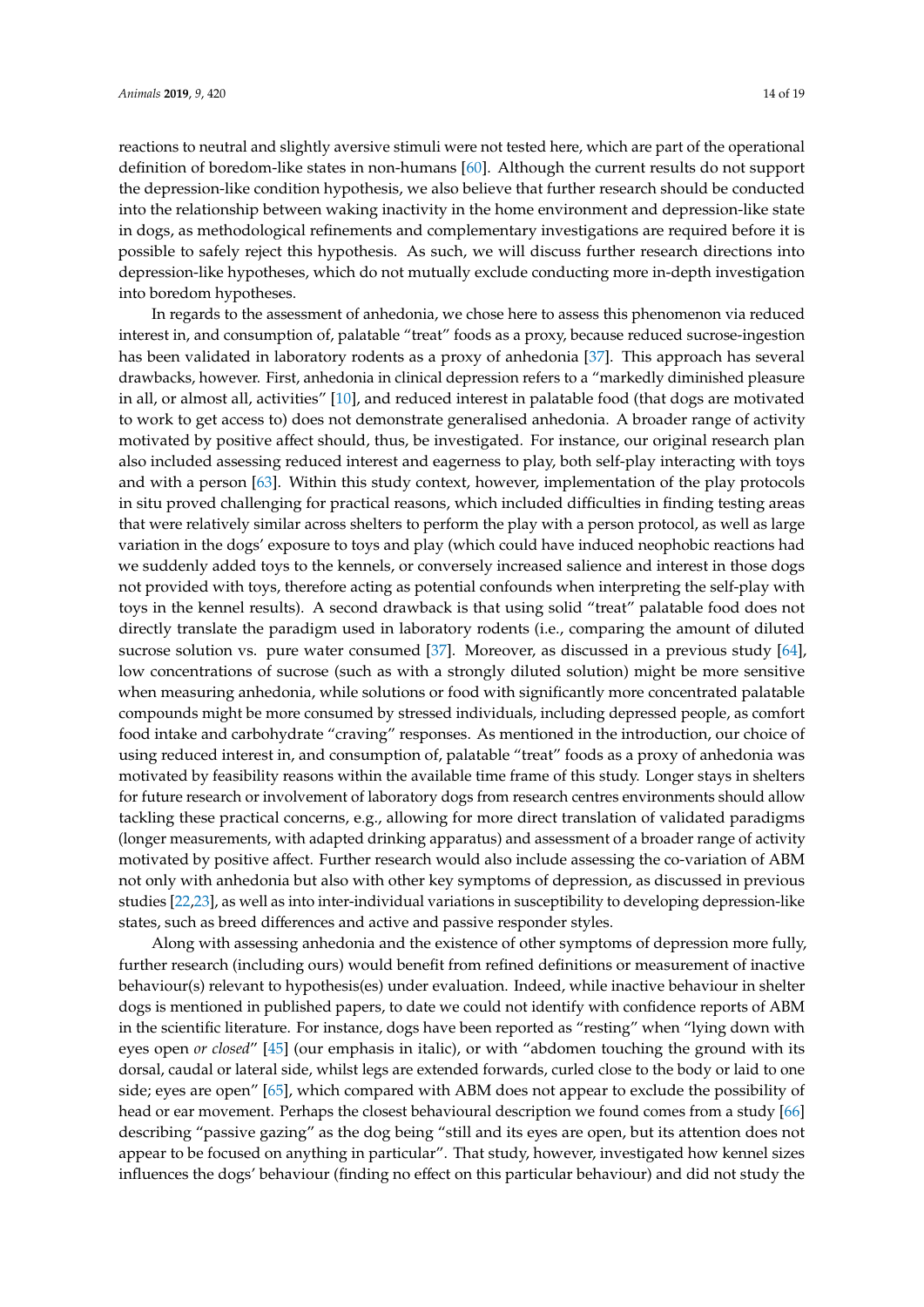possibility that this behaviour could reflect a depression-like condition. This diversity in the way forms of inactivity are defined highlights a broader issue within the field of inactivity-related investigations, i.e., that inactivity is often considered simply a default state, or not associated with specific hypothesis, rather than a true "behaviour" [\[58\]](#page-17-21) and is differentially defined between studies, therefore limiting cross-study comparisons.

Lastly, we built our hypothesis and chose to define here the specific form of inactivity ABM following previous works showing that being awake with eyes open, motionless in the home environment was associated with key diagnostic features of human depression in several other mammalian species: horses, laboratory mice and non-human primates [\[23,](#page-16-15)[31,](#page-16-16)[67\]](#page-18-7). In the current study, we defined waking inactivity as follows: "*Dog is completely motionless (no head, body or ear movements) with eyes open apparently staring (anywhere). Dog may be lying, sitting or standing but not vocalizing. If sitting, head may be in a "drooped" position with head lower than or level with their spine. State must last for at least 5 s*". Despite general similarity, there were variations from above-mentioned studies in the way we defined the inactive state of interest. First, postural criteria included in our dog definition were less specific than for instance the flat head or back alignment included in the criteria for being "withdrawn" in horses [\[23\]](#page-16-15) or the "crumpled" body posture of "depressed" monkeys [\[24,](#page-16-8)[67\]](#page-18-7). The "drooped" posture was an optional part of the definition in the dog and was not commonly (if at all) observed. Moreover, we did not have the scope to quantify the (lack of) reactivity of the dogs as we did in horses, for example, in which we measured the animals' reactivity to a range of visual and tactile stimuli [\[68\]](#page-18-8). Lastly, the behavioural method we used for recording the inactive behaviour in the dogs (instantaneous scan sampling with a 5 s interval around the scanning point) was chosen as a compromise between measuring the exact durations of each bout length (that would allow more precise quantification of inter-individual variations) and the time required to extract data from the videos (scan sampling being relatively fast). Continuous recording of the behaviour could have, thus, been more appropriate; its downside being nevertheless that the time required to extract behaviour from the 400 + hours of video recording would have conflicted with the budget available for research assistants to extract the data. For these reasons, it is, therefore, possible that the form of waking inactivity we measured in the current study partly differs from the above-mentioned forms (e.g., is less "profound"), and that greater times displaying that behaviour are either associated with a different affective state (e.g., boredom) or even simply part of the normal behavioural repertoire of kennelled dogs. Further investigations using continuous recording of the behaviour, refining postural aspects of the definition, and comparing times spent displaying ABM in more diverse and enriched environments, including at home, would help in addressing this question.

# **5. Conclusions**

Through this study we showed that shelter dogs spend an average (median) of 3.1% of their time "awake but motionless". Distinct inter-individual variation in this behaviour was present, with some dogs not spending any time "awake but motionless" and others spending 20.4% of their time in this state. Being relinquished to the shelter by the dogs' owner (as opposed to being seized as part of a welfare case) was associated with greater time spent awake but motionless in the home-kennel. We could not conclude that the most inactive dogs in our study displayed signs of being in a depression-like state, although methodological refinements and complementary investigations are required before it is possible to safely reject this hypothesis. However, our results highlight a potential association between being awake but motionless (apparently doing nothing) in the home-kennel and a boredom-like state in shelter dogs. Boredom is reported to feel highly aversive in humans, and this result opens the door to further investigations of this important concept, taking the first steps towards validating a non-invasive behavioural indicator of "boredom" in the dog. Identifying measures of a boredom-like state will be required if we are to better understand the impact of housing, management and research procedures on kennelled and laboratory animals to maximize their welfare, and ultimately develop treatments for affected individuals.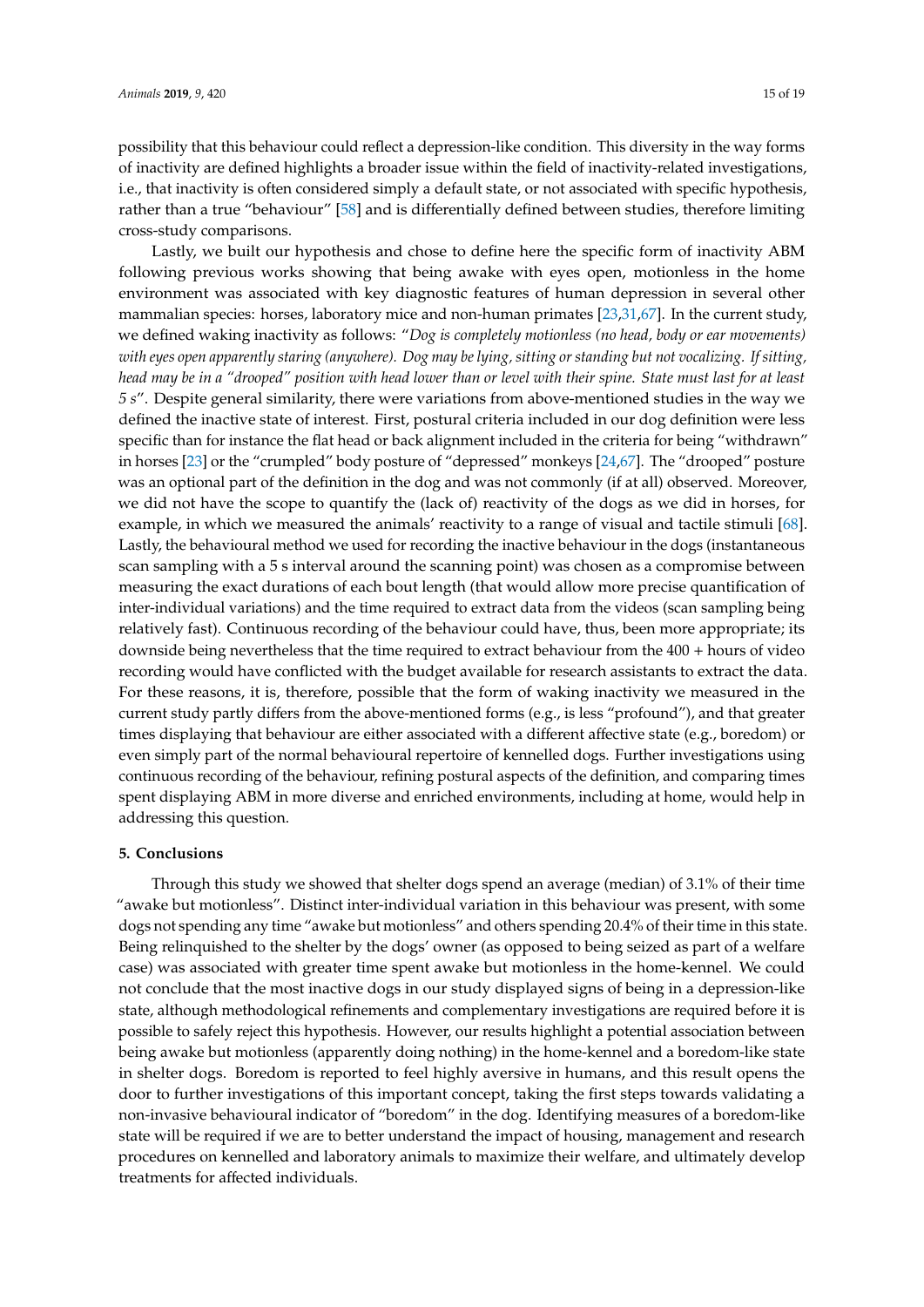**Supplementary Materials:** The following are available online at http://[www.mdpi.com](http://www.mdpi.com/2076-2615/9/7/420/s1)/2076-2615/9/7/420/s1, supplementary text describing pilot study. Table S1: Median percentage of scans, first and third quartiles and minimum and maximum values for behaviour in the pilot study based upon scans using 1.5 min. Table S2: PCA component loading table for QBA scores overlaid with Kong<sup>TM</sup> test variables and home-pen "awake but motionless" behaviour. Table S3: Kendall's tau-b correlations comparing all potential confounding variables. Table S4: Statistics from multi-variate general linear regressions comparing variables from the Kong<sup>TM</sup> test to time spent *awake but motionless* in the home kennel (logarithmically transformed) alongside potential confounding factors.

**Author Contributions:** Conceptualization, N.D.H., A.M., and C.F.; data curation, N.D.H. and C.F.; formal analysis, N.D.H.; funding acquisition, N.D.H., A.M., and C.F.; investigation, N.D.H., A.M., S.K., C.W., H.H., P.J.C. and C.F.; methodology, N.D.H., A.M., and C.F.; project administration, N.D.H. and C.F.; resources, N.D.H. and C.F.; supervision, N.D.H. and C.F.; visualization, N.D.H.; writing—original draft, N.D.H. and C.F.; writing—review and editing, N.D.H., A.M., S.K., C.W., H.H., P.J.C., and C.F.

**Funding:** This project was funded by a Waltham Collaborative Behaviour and Welfare Award to Carole Fureix and Naomi D. Harvey. Carole Fureix was supported by a European Marie Curie FP7 IEF Fellowship (fellowship no. 626732) and internal funding from the University of Plymouth School of Biological and Marine Sciences during the project period and Naomi D. Harvey was supported by funding from Guide Dogs, a Dogs Trust Canine Welfare grant and The University of Nottingham HERMES Fellowship through the period of the study. The APC fees were met by internal funding from the University of Plymouth School of Biological and Marine Sciences and The University of Nottingham.

**Acknowledgments:** The authors are grateful to Sandra Vuillermet (and her invaluable patience) and Giuliana Miguel-Pacheco for their help in extracting the data from footage; to Ilana Kelland for her help with data collection during the pilot study; to the five participants who volunteered for participating in the QBA study; to Olivier Friard and Marco Gamba for their free, open-source BORIS software; and two anonymous reviewers for their comments on the manuscript.

**Conflicts of Interest:** The authors declare no conflict of interest. The European Commission, University of Plymouth, The University of Nottingham, Guide Dogs and Dogs Trust had no role in the study design, data collection and analyses, decision to publish or preparation of the manuscript. The Waltham Centre for Pet Nutrition contributed to the choice of research project, design of the study, in the writing of the manuscript, interpretation of data and in the decision to publish.

# **References**

- <span id="page-15-0"></span>1. Fox, M.W. *Abnormal Behavior in Animals*; W.B. Saunders Company: Philadelphia, PA, USA, 1968.
- <span id="page-15-1"></span>2. Maier, S.F.; Seligman, M.E. Learned helplessness: Theory and Evidence. *J. Exp. Psychol. Gen.* **1976**, *105*, 3–46. [\[CrossRef\]](http://dx.doi.org/10.1037/0096-3445.105.1.3)
- <span id="page-15-2"></span>3. Seligman, M.E.P.; Altenor, A. Part II: Learned helplessness. *Behav. Res. Ther.* **1980**, *18*, 462–473. [\[CrossRef\]](http://dx.doi.org/10.1016/0005-7967(80)90012-1)
- <span id="page-15-3"></span>4. Eckstein, S. Depression in Dogs: Even Dogs Can Get the Blues. Learn about Symptoms and Treatments for Dog Depression. Available online: http://pets.webmd.com/features/[depression-in-dogs](http://pets.webmd.com/features/depression-in-dogs) (accessed on 20 January 2017).
- <span id="page-15-4"></span>5. Mifflin, K. Do Dogs Get Depression? How to Help Your Sad Dog. Available online: https://[www.](https://www.thesprucepets.com/do-dogs-get-depression-1112512) thesprucepets.com/[do-dogs-get-depression-1112512](https://www.thesprucepets.com/do-dogs-get-depression-1112512) (accessed on 12 March 2019).
- <span id="page-15-5"></span>6. Konok, V.; Kosztolányi, A.; Rainer, W.; Mutschler, B.; Halsband, U.; Miklósi, Á. Influence of owners' attachment style and personality on their dogs' (*Canis familiaris*) separation-related disorder. *PLoS ONE* **2015**, *10*, 1–17. [\[CrossRef\]](http://dx.doi.org/10.1371/journal.pone.0118375) [\[PubMed\]](http://www.ncbi.nlm.nih.gov/pubmed/25706147)
- 7. Yeates, J. Quality of life and animal behaviour. *Appl. Anim. Behav. Sci.* **2016**, *181*, 19–26. [\[CrossRef\]](http://dx.doi.org/10.1016/j.applanim.2016.04.018)
- 8. Gosling, S.D.; Kwan, V.S.Y.; John, O.P. A dog's got personality: A cross-species comparative approach to personality judgments in dogs and humans. *J. Personal. Soc. Psychol.* **2003**, *85*, 1161–1169. [\[CrossRef\]](http://dx.doi.org/10.1037/0022-3514.85.6.1161) [\[PubMed\]](http://www.ncbi.nlm.nih.gov/pubmed/14674821)
- <span id="page-15-6"></span>9. Bamberger, M.; Houpt, K.A. Signalment factors, comorbidity, and trends in behavior diagnoses in cats: 736 cases (1991–2001). *J. Am. Vet. Med. Assoc.* **2006**, *15*, 1602–1606. [\[CrossRef\]](http://dx.doi.org/10.2460/javma.229.10.1602) [\[PubMed\]](http://www.ncbi.nlm.nih.gov/pubmed/17107316)
- <span id="page-15-7"></span>10. American Psychiatric Association. *Diagnostic and Statistical Manual of Mental Disorders*, 5th ed.; American Psychiatric Association: Philadelphia, PA, USA, 2013; ISBN 0890425558.
- <span id="page-15-8"></span>11. World Health Organization. *International Statistical Classification of Diseases and Related Health Problems, 10th Revision*; World Health Organization: Geneva, Switzerland, 1993; Volume 41, ISBN 9241544198.
- <span id="page-15-9"></span>12. Hammen, C.; Kim, E.Y.; Eberhart, N.K.; Brennan, P.A. Chronic and acute stress and the prediction of major depression in women. *Depress. Anxiety* **2009**, *26*, 718–723. [\[CrossRef\]](http://dx.doi.org/10.1002/da.20571) [\[PubMed\]](http://www.ncbi.nlm.nih.gov/pubmed/19496077)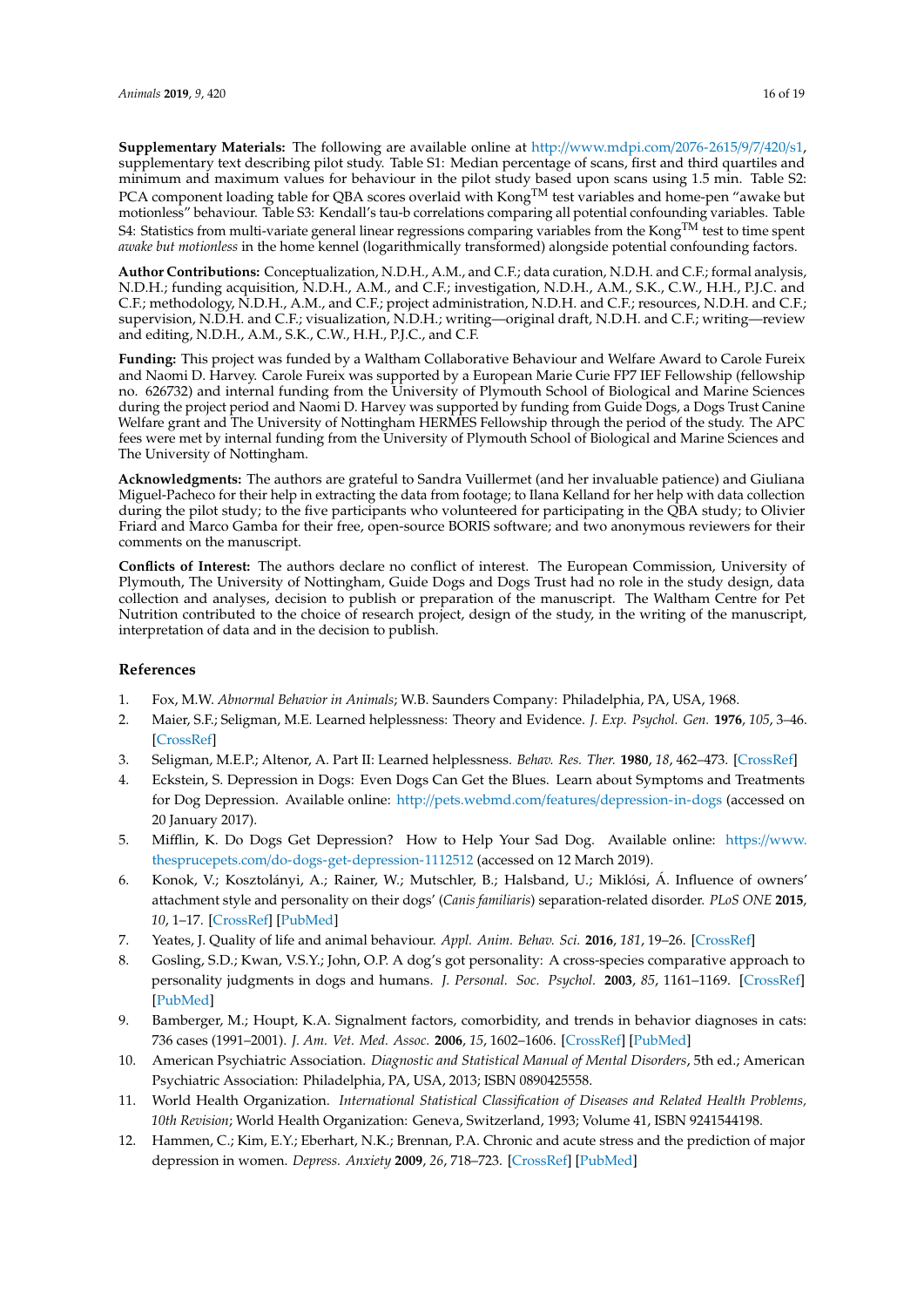- 13. Siegrist, J. Chronic psychosocial stress at work and risk of depression: Evidence from prospective studies. *Eur. Arch. Psychiatry Clin. Neurosci.* **2007**, *258*, 115–119. [\[CrossRef\]](http://dx.doi.org/10.1007/s00406-008-5024-0)
- <span id="page-16-9"></span>14. Belzung, C.; Lemoine, M. Criteria of validity for animal models of psychiatric disorders: Focus on anxiety disorders and depression. *Biol. Mood Anxiety Disord.* **2011**, *1*, 9. [\[CrossRef\]](http://dx.doi.org/10.1186/2045-5380-1-9)
- <span id="page-16-0"></span>15. Caspi, A.; Sugden, K.; Moffitt, T.E.; Taylor, A.; Craig, I.W.; Harrington, H.L.; McClay, J.; Mill, J.; Martin, J.; Braithwaite, A.; et al. Influence of life stress on depression: Moderation by a polymorphism in the 5-HTT gene. *Science* **2003**, *301*, 386–389. [\[CrossRef\]](http://dx.doi.org/10.1126/science.1083968)
- <span id="page-16-1"></span>16. Abramson, L.Y.; Seligman, M.E.; Teasdale, J.D. Learned helplessness in humans: Critique and reformulation. *J. Abnorm. Psychol.* **1978**, *87*, 49–74. [\[CrossRef\]](http://dx.doi.org/10.1037/0021-843X.87.1.49) [\[PubMed\]](http://www.ncbi.nlm.nih.gov/pubmed/649856)
- <span id="page-16-3"></span>17. Baker, M.; Dorzab, J.; Winokur, G.; Cadoret, R.J. Depressive disease: Classification and clinical characteristics. *Compr. Psychiatry* **1971**, *12*, 354–365. [\[CrossRef\]](http://dx.doi.org/10.1016/0010-440X(71)90073-3)
- <span id="page-16-4"></span>18. Knowles, R.D. Coping With Lethargy. *AJN Am. J. Nurs.* **1981**, *81*, 1465. [\[CrossRef\]](http://dx.doi.org/10.1097/00000446-198108000-00019)
- <span id="page-16-2"></span>19. Lindwall, M.; Larsman, P.; Hagger, M.S. The reciprocal relationship between physical activity and depression in older European adults: A prospective cross-lagged panel design using SHARE data. *Health Psychol.* **2011**, *30*, 453–462. [\[CrossRef\]](http://dx.doi.org/10.1037/a0023268) [\[PubMed\]](http://www.ncbi.nlm.nih.gov/pubmed/21480713)
- <span id="page-16-5"></span>20. Seime, R.J.; Vickers, K.S. The challenges of treating depression with exercise: From evidence to practice. *Clin. Psychol. Sci. Pract.* **2006**, *13*, 194–197. [\[CrossRef\]](http://dx.doi.org/10.1111/j.1468-2850.2006.00022.x)
- <span id="page-16-6"></span>21. Schelde, J.T.M. Major Depression: Behavioral Markers of Depression and Recovery. *J. Nerv. Ment. Dis.* **1998**, *186*, 133–140. [\[CrossRef\]](http://dx.doi.org/10.1097/00005053-199803000-00001)
- <span id="page-16-7"></span>22. Ferdowsian, H.R.; Durham, D.L.; Kimwele, C.; Kranendonk, G.; Otali, E.; Akugizibwe, T.; Mulcahy, J.B.; Ajarova, L.; Johnson, C.M. Signs of mood and anxiety disorders in chimpanzees. *PLoS ONE* **2011**, *6*, e19855. [\[CrossRef\]](http://dx.doi.org/10.1371/journal.pone.0019855)
- <span id="page-16-15"></span>23. Fureix, C.; Beaulieu, C.; Argaud, S.; Rochais, C.; Quinton, M.; Henry, S.; Hausberger, M.; Mason, G. Investigating anhedonia in a non-conventional species: Do some riding horses Equus caballus display symptoms of depression? *Appl. Anim. Behav. Sci.* **2015**, *162*, 26–36. [\[CrossRef\]](http://dx.doi.org/10.1016/j.applanim.2014.11.007)
- <span id="page-16-8"></span>24. Shively, C.A.; Willard, S.L. Behavioral and neurobiological characteristics of social stress versus depression in nonhuman primates. *Exp. Neurol.* **2012**, *233*, 87–94. [\[CrossRef\]](http://dx.doi.org/10.1016/j.expneurol.2011.09.026)
- <span id="page-16-10"></span>25. Pryce, C.R.; Seifritz, E. A translational research framework for enhanced validity of mouse models of psychopathological states in depression. *Psychoneuroendocrinology* **2011**, *36*, 308–329. [\[CrossRef\]](http://dx.doi.org/10.1016/j.psyneuen.2010.05.003)
- <span id="page-16-22"></span>26. Slattery, D.A.; Cryan, J.F. The ups and downs of modelling mood disorders in rodents. *ILAR J.* **2014**, *55*, 297–309. [\[CrossRef\]](http://dx.doi.org/10.1093/ilar/ilu026) [\[PubMed\]](http://www.ncbi.nlm.nih.gov/pubmed/25225308)
- <span id="page-16-11"></span>27. Berton, O.; Hahn, C.G.; Thase, M.E. Are we getting closer to valid translational models for major depression? *Science* **2012**, *338*, 75–79. [\[CrossRef\]](http://dx.doi.org/10.1126/science.1222940) [\[PubMed\]](http://www.ncbi.nlm.nih.gov/pubmed/23042886)
- <span id="page-16-12"></span>28. Mineka, S.; Hendersen, R.W. Controllability and predictability in acquired motivation. *Annu. Rev. Psychol.* **1985**, *36*, 495–529. [\[CrossRef\]](http://dx.doi.org/10.1146/annurev.ps.36.020185.002431) [\[PubMed\]](http://www.ncbi.nlm.nih.gov/pubmed/3919637)
- <span id="page-16-13"></span>29. Beck, A.T. Depression. Clinical, experimental and theoretical aspects. *J. R. Coll. Gen. Pract.* **1969**, *18*, 249.
- <span id="page-16-14"></span>30. Gotlib, I.H.; Krasnoperova, E. Biased information processing as a vulnerability factor for depression. *Behav. Ther.* **1998**, *29*, 603–617. [\[CrossRef\]](http://dx.doi.org/10.1016/S0005-7894(98)80020-8)
- <span id="page-16-16"></span>31. Fureix, C.; Walker, M.; Harper, L.; Reynolds, K.; Saldivia-Woo, A.; Mason, G. Stereotypic behaviour in standard non-enriched cages is an alternative to depression-like responses in C57BL/6 mice. *Behav. Brain Res.* **2016**, *305*, 186–190. [\[CrossRef\]](http://dx.doi.org/10.1016/j.bbr.2016.02.005) [\[PubMed\]](http://www.ncbi.nlm.nih.gov/pubmed/26876137)
- <span id="page-16-17"></span>32. Bateson, M.; Feenders, G. The Use of Passerine Bird Species in Laboratory Research: Implications of Basic Biology for Husbandry and Welfare. *ILAR J.* **2010**, *51*, 394–408. [\[CrossRef\]](http://dx.doi.org/10.1093/ilar.51.4.394) [\[PubMed\]](http://www.ncbi.nlm.nih.gov/pubmed/21131716)
- <span id="page-16-18"></span>33. Würbel, H. Ideal homes? Housing effects on rodent brain and behaviour. *Trends Neurosci.* **2001**, *24*, 207–211. [\[CrossRef\]](http://dx.doi.org/10.1016/S0166-2236(00)01718-5)
- <span id="page-16-19"></span>34. The 3Rs|NC3Rs. Available online: https://[www.nc3rs.org.uk](https://www.nc3rs.org.uk/the-3rs#reduction)/the-3rs#reduction (accessed on 3 July 2019).
- <span id="page-16-20"></span>35. Part, C.E.; Kiddie, J.L.; Hayes, W.A.; Mills, D.S.; Neville, R.F.; Morton, D.B.; Collins, L.M. Physiological, physical and behavioural changes in dogs (*Canis familiaris*) when kennelled: Testing the validity of stress parameters. *Physiol. Behav.* **2014**, *133*, 260–271. [\[CrossRef\]](http://dx.doi.org/10.1016/j.physbeh.2014.05.018)
- <span id="page-16-21"></span>36. Polgár, Z.; Blackwell, E.J.; Rooney, N.J. Assessing the welfare of kennelled dogs—A review of animal-based measures. *Appl. Anim. Behav. Sci.* **2019**, *213*, 1–13. [\[CrossRef\]](http://dx.doi.org/10.1016/j.applanim.2019.02.013)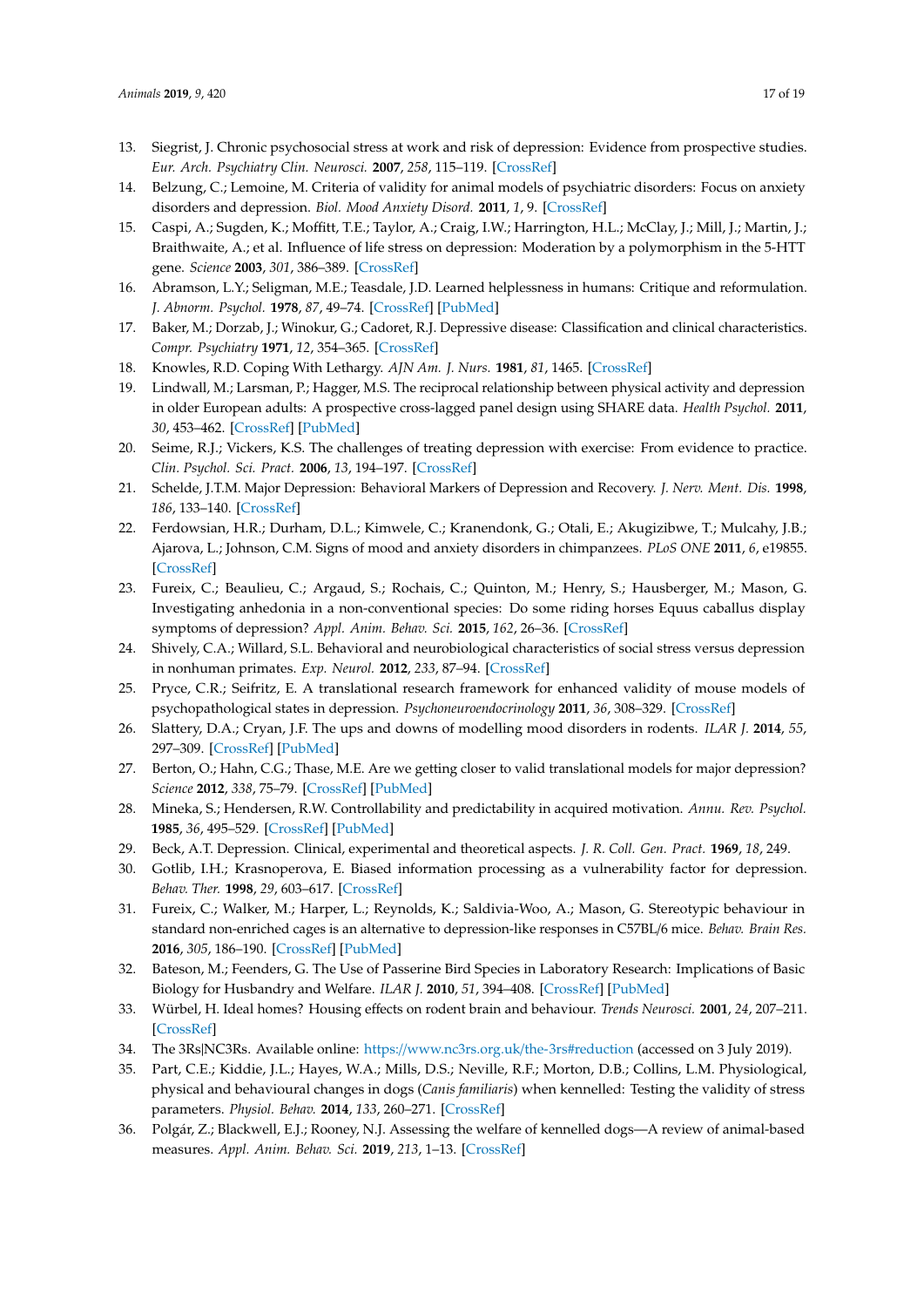- <span id="page-17-0"></span>37. Papp, M.; Willner, P.; Muscat, R. An animal model of anhedonia: Attenuation of sucrose consumption and place preference conditioning by chronic unpredictable mild stress. *Psychopharmacology* **1991**, *104*, 255–259. [\[CrossRef\]](http://dx.doi.org/10.1007/BF02244188) [\[PubMed\]](http://www.ncbi.nlm.nih.gov/pubmed/1876670)
- <span id="page-17-1"></span>38. Lowe, M.R.; Butryn, M.L. Hedonic hunger: A new dimension of appetite? *Physiol. Behav.* **2007**. [\[CrossRef\]](http://dx.doi.org/10.1016/j.physbeh.2007.04.006) [\[PubMed\]](http://www.ncbi.nlm.nih.gov/pubmed/17531274)
- <span id="page-17-2"></span>39. Strekalova, T.; Spanagel, R.; Bartsch, D.; Henn, F.A.; Gass, P. Stress-Induced Anhedonia in Mice is Associated with Deficits in Forced Swimming and Exploration. *Neuropsychopharmacology* **2004**, *29*, 2007–2017. [\[CrossRef\]](http://dx.doi.org/10.1038/sj.npp.1300532) [\[PubMed\]](http://www.ncbi.nlm.nih.gov/pubmed/15266352)
- <span id="page-17-3"></span>40. Rygula, R.; Papciak, J.; Popik, P. Trait Pessimism Predicts Vulnerability to Stress-Induced Anhedonia in Rats. *Neuropsychopharmacology* **2013**, *38*, 2188–2196. [\[CrossRef\]](http://dx.doi.org/10.1038/npp.2013.116) [\[PubMed\]](http://www.ncbi.nlm.nih.gov/pubmed/23660704)
- <span id="page-17-4"></span>41. Batchelor, D.J.; Al-Rammahi, M.; Moran, A.W.; Brand, J.G.; Li, X.; Haskins, M.; German, A.J.; Shirazi-Beechey, S.P. Sodium/glucose cotransporter-1, sweet receptor, and disaccharidase expression in the intestine of the domestic dog and cat: Two species of different dietary habit. *Am. J. Physiol.-Regul. Integr. Comp. Physiol.* **2011**, *300*, R67–R75. [\[CrossRef\]](http://dx.doi.org/10.1152/ajpregu.00262.2010) [\[PubMed\]](http://www.ncbi.nlm.nih.gov/pubmed/20980625)
- <span id="page-17-5"></span>42. Goold, C.; Newberry, R.C. Modelling personality, plasticity and predictability in shelter dogs. *R. Soc. Open Sci.* **2017**, *4*, 170618. [\[CrossRef\]](http://dx.doi.org/10.1098/rsos.170618) [\[PubMed\]](http://www.ncbi.nlm.nih.gov/pubmed/28989764)
- <span id="page-17-6"></span>43. Gunter, L.M.; Barber, R.T.; Wynne, C.D.L. A canine identity crisis: Genetic breed heritage testing of shelter dogs. *PLoS ONE* **2018**, *13*, e0202633. [\[CrossRef\]](http://dx.doi.org/10.1371/journal.pone.0202633) [\[PubMed\]](http://www.ncbi.nlm.nih.gov/pubmed/30138476)
- <span id="page-17-7"></span>44. Ladha, C.; Hammerla, N.; Hughs, E.; Olivier, P.; Pl, T. Dog's Life: Wearable Activity Recognition for Dogs. In Proceedings of the 2013 ACM International Joint Conference on Pervasive and Ubiquitous Computing, Zurich, Switzerland, 8–12 September 2013; pp. 415–418. [\[CrossRef\]](http://dx.doi.org/10.1145/2493432.2493519)
- <span id="page-17-20"></span>45. Hubrecht, R.C.; Serpell, J.A.; Poole, T.B. Correlates of pen size and housing conditions on the behaviour of kennelled dogs. *Appl. Anim. Behav. Sci.* **1992**, *34*, 365–383. [\[CrossRef\]](http://dx.doi.org/10.1016/S0168-1591(05)80096-6)
- 46. Harvey, N.D.; Craigon, P.J.; Sommerville, R.; Mcmillan, C.; Green, M.; England, G.C.W.; Asher, L. Test-retest reliability and predictive validity of a juvenile guide dog behavior test. *J. Vet. Behav. Clin. Appl. Res.* **2016**, *11*, 65–76. [\[CrossRef\]](http://dx.doi.org/10.1016/j.jveb.2015.09.005)
- <span id="page-17-8"></span>47. Ley, J.; Coleman, G.J.; Holmes, R.; Hemsworth, P.H. Assessing fear of novel and startling stimuli in domestic dogs. *Appl. Anim. Behav. Sci.* **2007**, *104*, 71–84. [\[CrossRef\]](http://dx.doi.org/10.1016/j.applanim.2006.03.021)
- <span id="page-17-9"></span>48. Martin, P.; Bateson, P. *Measuring Behaviour: An Introductory Guide*; Cambridge University Press: Cambridge, UK, 2007; ISBN 0521446147.
- <span id="page-17-10"></span>49. Walker, M.; Fureix, C.; Palme, R.; Mason, G. Co-Housing Rodents with Different Coat Colours as a Simple, Non-Invasive Means of Individual Identification: Validating Mixed-Strain Housing for C57BL/6 and DBA/2 Mice. *PLoS ONE* **2013**, *8*, e77541. [\[CrossRef\]](http://dx.doi.org/10.1371/journal.pone.0077541) [\[PubMed\]](http://www.ncbi.nlm.nih.gov/pubmed/24204864)
- <span id="page-17-11"></span>50. Friard, O.; Gamba, M. BORIS: A free, versatile open-source event-logging software for video/audio coding and live observations. *Methods Ecol. Evol.* **2016**, *7*, 1325–1330. [\[CrossRef\]](http://dx.doi.org/10.1111/2041-210X.12584)
- <span id="page-17-12"></span>51. Hämäläinen, W.; Ruuska, S.; Kokkonen, T.; Orkola, S.; Mononen, J. Measuring behaviour accurately with instantaneous sampling: A new tool for selecting appropriate sampling intervals. *Appl. Anim. Behav. Sci.* **2016**, *180*, 166–173. [\[CrossRef\]](http://dx.doi.org/10.1016/j.applanim.2016.04.006)
- <span id="page-17-13"></span>52. KONG Size Guide by Breed—KONG Company. Available online: https://[www.kongcompany.com](https://www.kongcompany.com/size-guide-by-breed)/size[guide-by-breed](https://www.kongcompany.com/size-guide-by-breed) (accessed on 3 July 2019).
- <span id="page-17-14"></span>53. Gaines, S.A.; Rooney, N.J.; Bradshaw, J.W.S. The Effect of Feeding Enrichment upon Reported Working Ability and Behavior of Kenneled Working Dogs. *J. Forensic Sci.* **2008**, *53*, 1400–1404. [\[CrossRef\]](http://dx.doi.org/10.1111/j.1556-4029.2008.00879.x) [\[PubMed\]](http://www.ncbi.nlm.nih.gov/pubmed/18808374)
- <span id="page-17-15"></span>54. Duncan, I.J.H. Behavior and Behavioral Needs. *Poult. Sci.* **1998**, *77*, 1766–1772. [\[CrossRef\]](http://dx.doi.org/10.1093/ps/77.12.1766) [\[PubMed\]](http://www.ncbi.nlm.nih.gov/pubmed/9872577)
- <span id="page-17-16"></span>55. Arena, L.; Wemelsfelder, F.; Messori, S.; Ferri, N.; Barnard, S. Development of a fixed list of descriptors for the qualitative behavioural assessment of shelter dogs. *BioRxiv* **2019**. [\[CrossRef\]](http://dx.doi.org/10.1101/545020)
- <span id="page-17-17"></span>56. Minero, M.; Dalla Costa, E.; Dai, F.; Anne, L.; Murray, M.; Canali, E.; Wemelsfelder, F. Use of Qualitative Behaviour Assessment as an indicator of welfare in donkeys. *Appl. Anim. Behav. Sci.* **2016**, *174*, 147–153. [\[CrossRef\]](http://dx.doi.org/10.1016/j.applanim.2015.10.010)
- <span id="page-17-18"></span>57. Meagher, R. Is boredom an animal welfare concern? *Anim. Welf.* **2019**, *28*, 21–32. [\[CrossRef\]](http://dx.doi.org/10.7120/09627286.28.1.021)
- <span id="page-17-21"></span>58. Fureix, C.; Meagher, R.K. What can inactivity (in its various forms) reveal about affective states in non-human animals? A review. *Appl. Anim. Behav. Sci.* **2015**, *171*, 8–24. [\[CrossRef\]](http://dx.doi.org/10.1016/j.applanim.2015.08.036)
- <span id="page-17-19"></span>59. Burn, C.C. Bestial boredom: A biological perspective on animal boredom and suggestions for its scientific investigation. *Anim. Behav.* **2017**, *130*, 141–151. [\[CrossRef\]](http://dx.doi.org/10.1016/j.anbehav.2017.06.006)